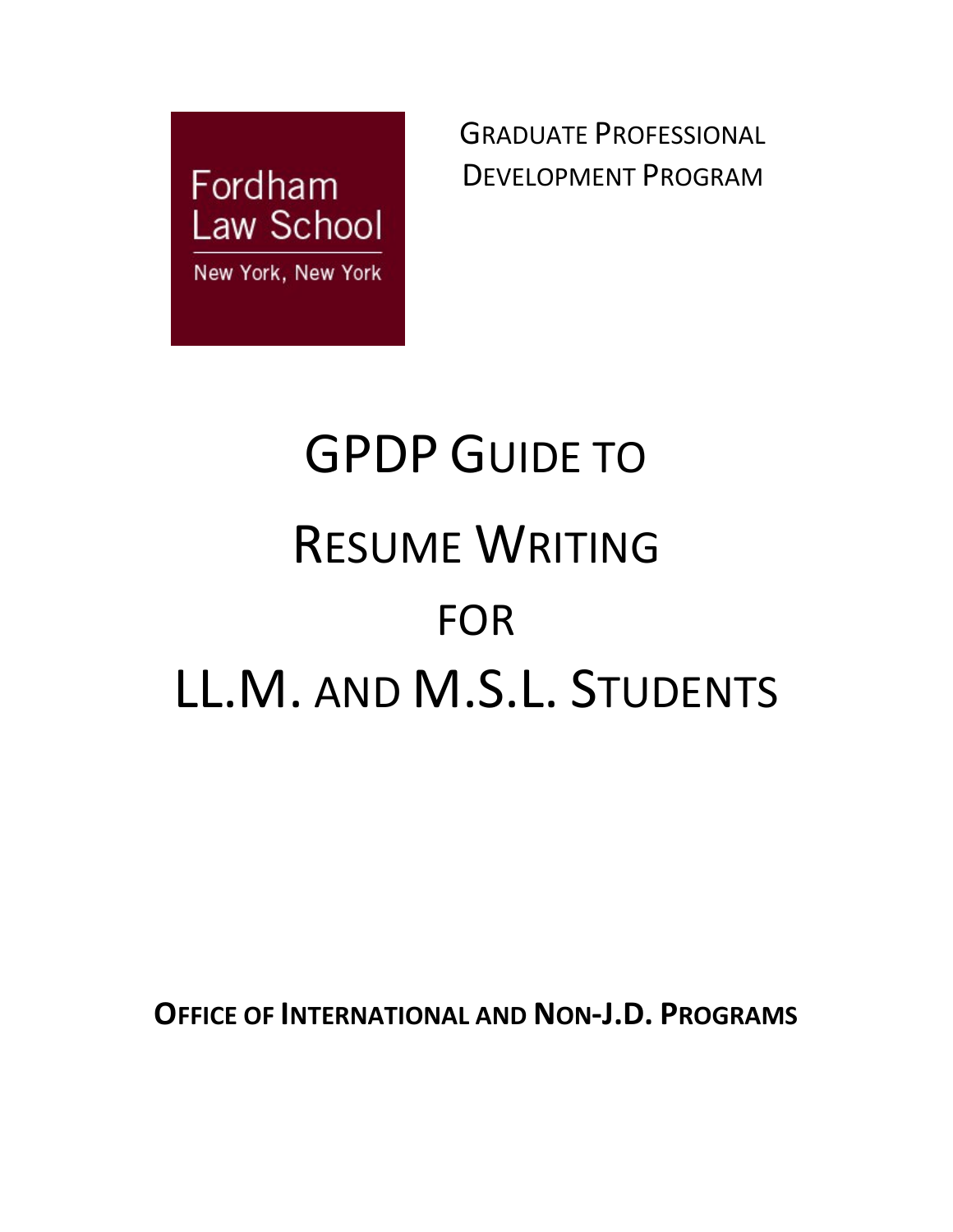#### Contents-

#### $Appendices -$

Appendix A: Sample Resumes Appendix B: Action Verbs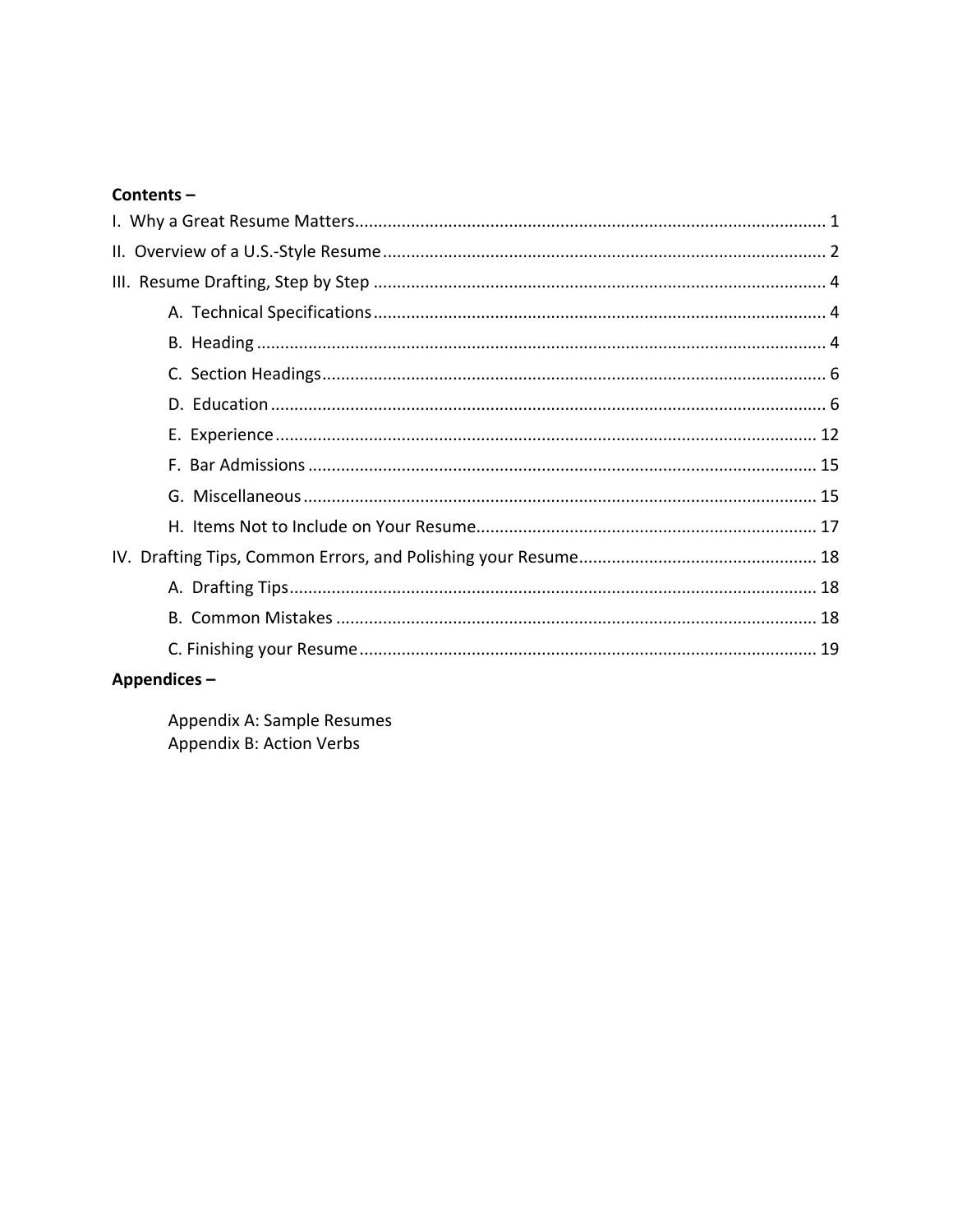#### **I. Why a Great Resume Matters**

Your resume often will be the first thing a prospective employer sees of you. Remember that an employer will view the resume as a sample of your very best work product. If your resume is only mediocre, prospective employers will expect mediocre work from you as an employee and will go no further with your application. On the other hand, a stellar resume will show that you are organized, thorough, and professional, with strong communication skills and a keen eye for detail. It is critical that your resume be internally consistent in use of fonts, formatting, and other elements; and that it be free of any errors. The visual aesthetics of your resume are important, and the style and content should make the resume easy to access and understand.

A good resume will also demonstrate to a prospective employer the skills you would bring to the organization. A resume is not just about listing your credentials; it is about demonstrating your skills. Your experience should be presented in a way that suggests how you can add value to a prospective employer.

Take a close, objective look at your resume. What does it convey? Does it show that you are organized, or does it demonstrate a lack of focus? Is it concise and easy to read, or are there grammatical errors and inconsistencies? Is it well formatted? In the competitive U.S. legal job market, a flawless resume is absolutely critical.

**International students should note that it is important that you have a resume that conforms to the U.S. style.** One of your greatest strengths in the job market is your ability to move fluidly between two cultures, two legal systems (for LL.M. students), and multiple languages. If your resume does not conform to U.S. style, you are signaling that you are not well immersed in the culture of the U.S. legal market and you negate this important quality. The advice in this guide will help you produce a flawless U.S.-style resume.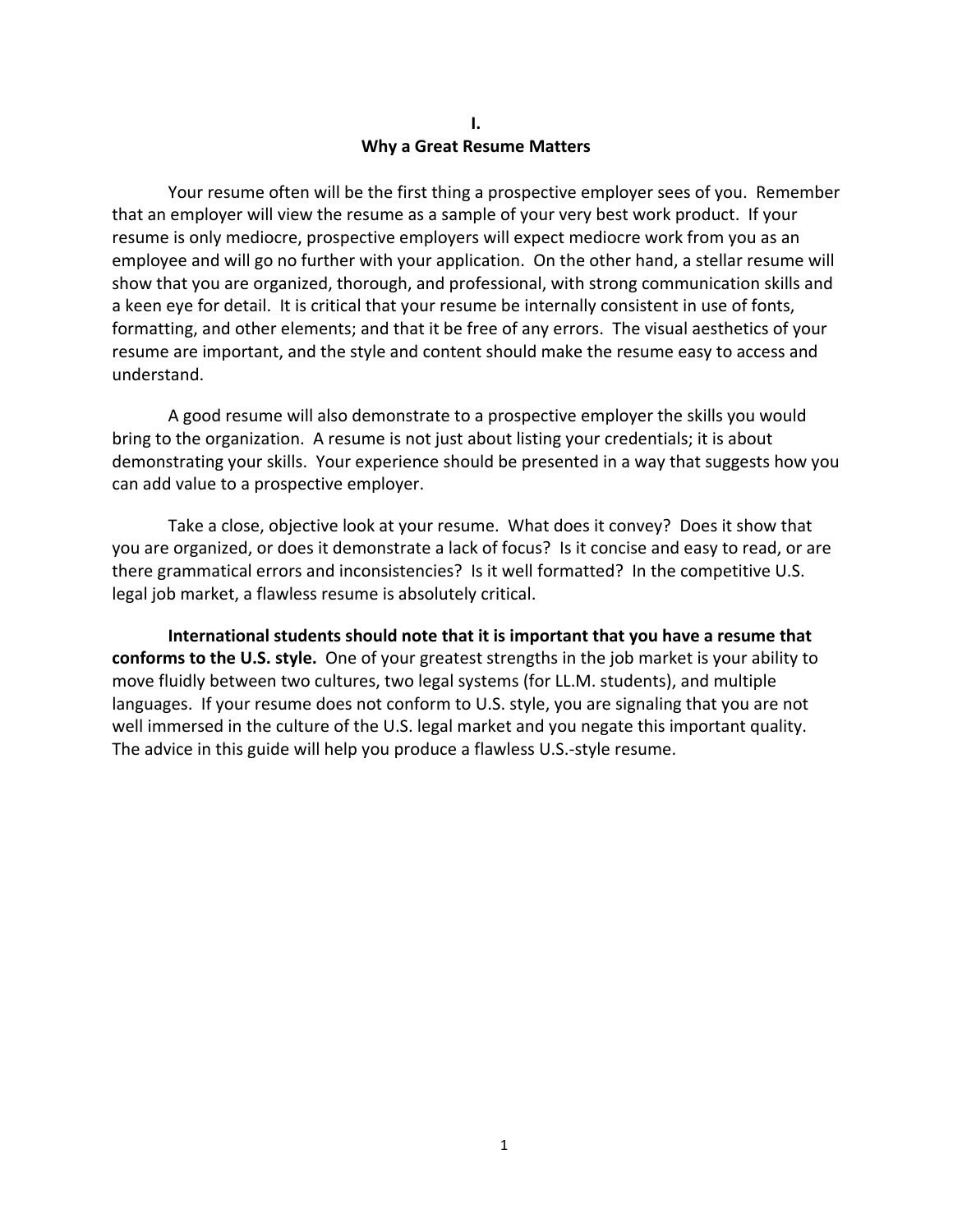#### **II. Overview of a U.S.-Style Resume**

Before you begin reading this guide, take a moment to skim the sample resumes in Appendix A to get a sense of how they are organized, the length, and the level of detail included. In the U.S., a resume is almost always limited to one page and includes brief descriptions of your relevant education and experience written in a persuasive and active voice.

Before drafting your resume, take a few moments to reflect on the skills and qualities you have that make you a strong candidate for the position for which you are applying. In developing your resume, try to highlight those skills and qualities. Resumes that convey clarity, organization, a positive attitude, and a sense of self-confidence are more likely to be better received.

Note that a resume differs from a *curriculum vitae* (CV) in several ways. A CV provides comprehensive background information on a candidate, while a resume is much more abbreviated and tailored for a particular position. If it helps, you can think of a CV as a full biography, whereas a resume is more like a short advertisement. In a resume, you must be much more selective about the information you provide.

To make your resume an effective marketing piece, it must be easily readable in an instant. Think of a busy law firm partner or general counsel of a company with a stack of resumes before her. At this stage, it is unlikely that she will read the resume completely but instead will scan it to get a sense of your experience and skills. If she cannot get this sense in 5 seconds, your resume is not working for you in the way that it should.

While the resume is a marketing tool that should place your experiences in the most favorable light, honesty is critical. Remember that your resume will serve as the basis for an interviewer's questions, and you must be prepared to discuss anything included in your resume. For example, if you list "scuba diving" as one of your interests, you must be prepared to have a conversation about different types of dives, the places you have been diving, etc.; if you indicate proficiency or fluency in a language, be prepared to conduct an entire interview in that language.

One principle to keep in mind as you draft your resume is that it should be readily understandable both to a person with no experience of your home country's legal or educational system and to someone who is from your home country. Within a large organization, your resume may be passed from a U.S. reviewer to someone from your home country. Make sure both of those people can understand your credentials as presented in the resume.

For foreign lawyers, one big challenge is listing credentials from another system that are expressed in a foreign language. As you draft your resume, try to avoid translating. Translating a degree or award rarely conveys the meaning accurately. Instead, *describe* your credentials in simple, understandable terms in English.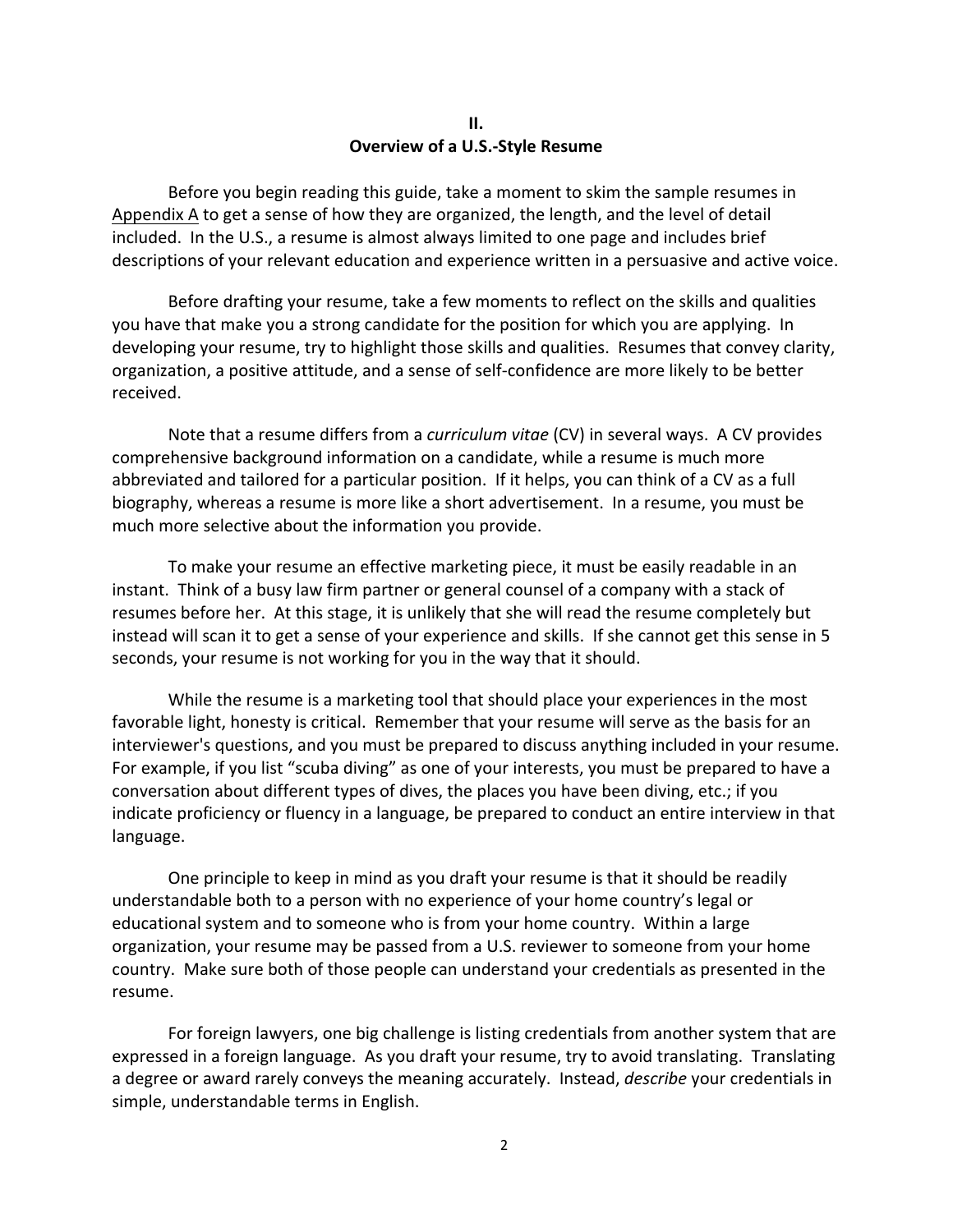Remember also that a resume is a fluid document which changes as you earn degrees, gain professional experience, and acquire new interests and career directions. It is important to update your resume regularly to ensure that it is current and responds to specific positions for which you are applying.

This guide contains a step-by-step process that will enable you to produce a professional resume. We ask that all students follow the steps exactly. This will ensure (1) that you have a well-formatted resume that is appealing to a U.S. employer; and (2) the efficiency and integrity of our resume review process.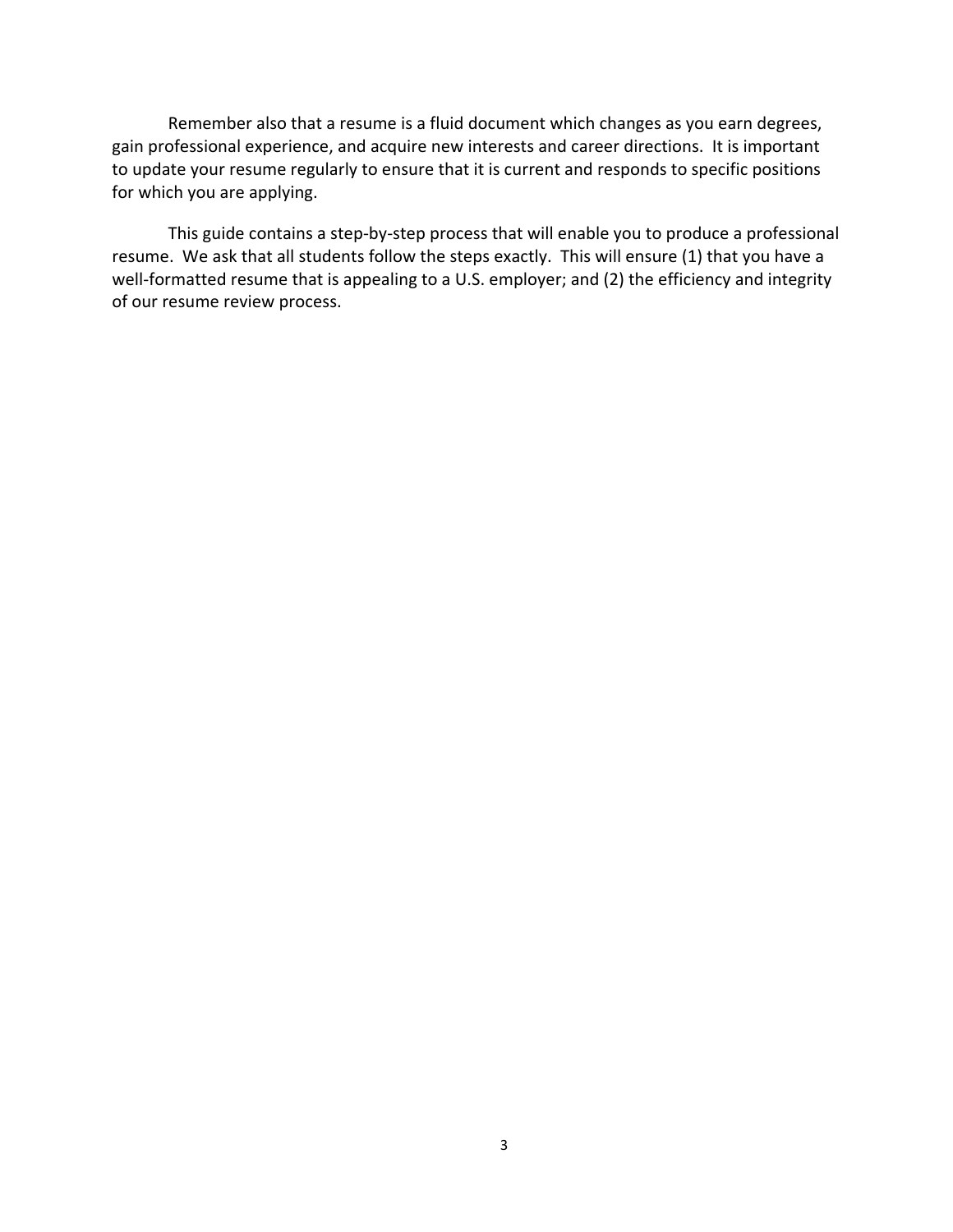# **Resume Drafting, Step by Step**

Use the guidelines below to begin drafting your resume. While it is important to keep in mind the one-page limit, it is best to be over-inclusive at the outset of the drafting process. If you end up with more than one page, you can edit later.

#### **A. Technical Specifications**

Before you begin drafting your resume, make sure your page is set up appropriately. We recommend that you create your resume using Microsoft Word and use the following rules to set up your page:

- Page Size: U.S. letter size page
- Margins: 1" on all sides.
	- Font: Use a font that is clear and easy to read, such as Arial, Calibri, or Times New Roman
- Spacing (use the "Paragraph" dialogue box):
	- o Line Spacing: Single space
	- o Make sure the box "Don't add space between paragraphs of the same style" is unchecked.
- Text Alignment: left or center

#### **B. Heading**

Your heading should be centered at the top of the page and should be typed into the header. In Word, you can usually get to the header by viewing your document in "print layout" and double clicking the very top of your page. Align your text to center. Your heading will contain the following elements in the following order: Name, Address, Phone, Email. In lieu of a full address, you may simply include the city and state. It may look like one of the following examples:

# **Barack Obama**

1600 Pennsylvania Avenue, NW Apt. 1 Washington, DC 20500 (202) 555-1212 potus@email.com

# **Barack Obama**

1600 Pennsylvania Avenue, NW Apt. 1 Washington, DC 20500 202.555.1212 potus@email.com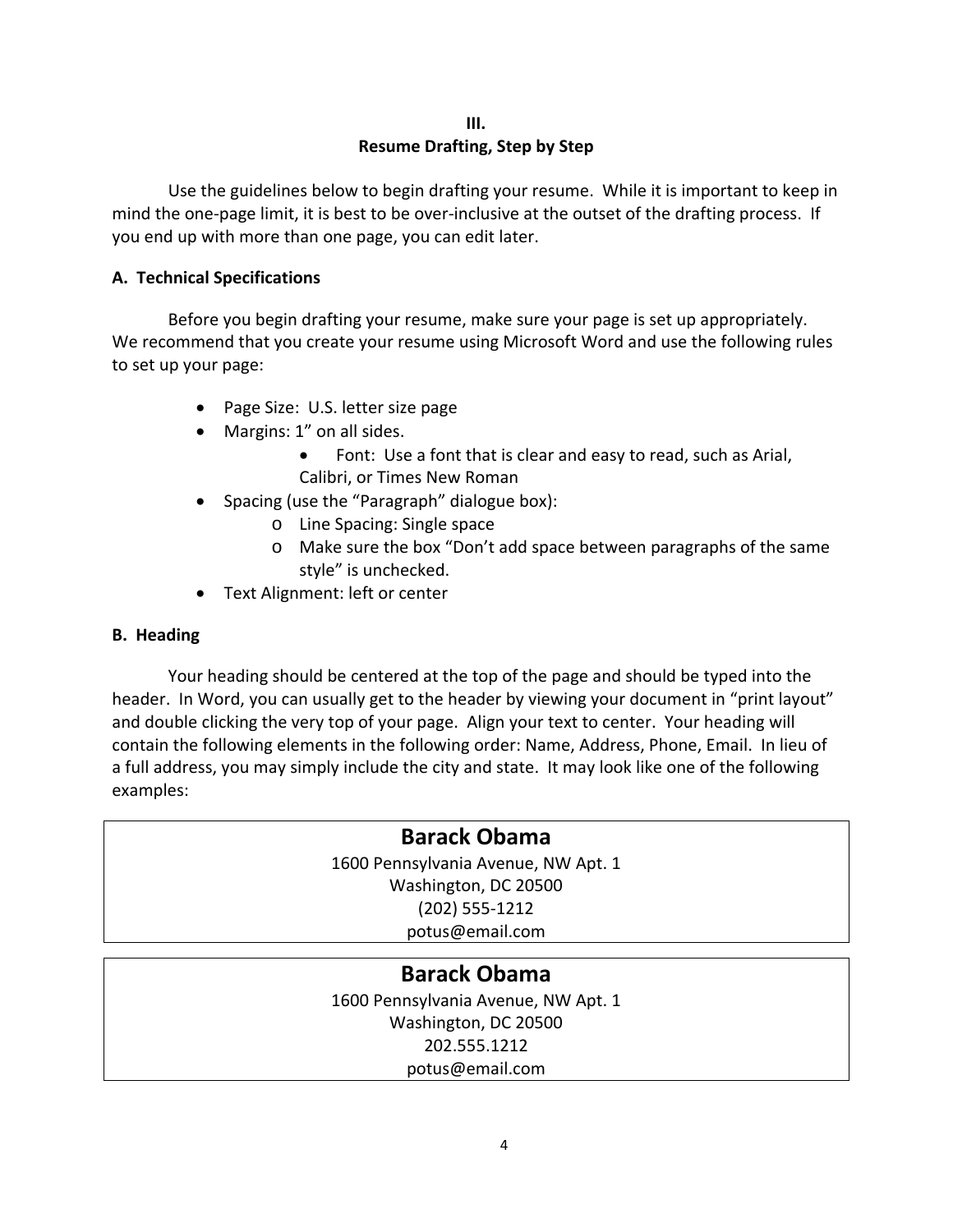| <b>Barack Obama</b> |  |
|---------------------|--|
| Washington, DC      |  |
| 202.555.1212        |  |
| potus@email.com     |  |
|                     |  |

| <b>Barack Obama</b> |  |              |  |                 |  |
|---------------------|--|--------------|--|-----------------|--|
| Washington, DC      |  | 202.555.1212 |  | potus@email.com |  |

Please note the following as you draft your heading:

- Name:
	- o May be in bold and larger than 12 pt font.
	- o If your name is one that is difficult to pronounce in the U.S. and you have a nickname you prefer to use, you may put that name in parentheses after your first name.
	- o Do not use titles or saluations.
- Address:
	- o Use only your local (New York) address.
	- o As indicated, you may omit the street address.
	- o Pay close attention to address formatting, including placement of punctuation, use of abbreviations, and capitalization, to ensure that your address is written in proper U.S. form. Look to the sample resumes for guidance. A few tips:
		- **If you use a full address and have an apartment number, you can** indicate it in one of two ways:
			- Apt. 1D
			- #1D
		- Abbreviate U.S. states using the U.S. postal two-letter abbreviation (*e.g.,* "NY", "CT", "NJ").
		- Do not abbreviate the city of New York, only the state.
		- The zip code comes after the city and state. The format is always [City], [State] [Zip Code].
			- Note that there is a comma between the city and the state, but no comma between the state and zip code.
- Phone Number:
	- o Use a local (U.S.) phone number in the following format (note placement of parentheses, spacing, etc.):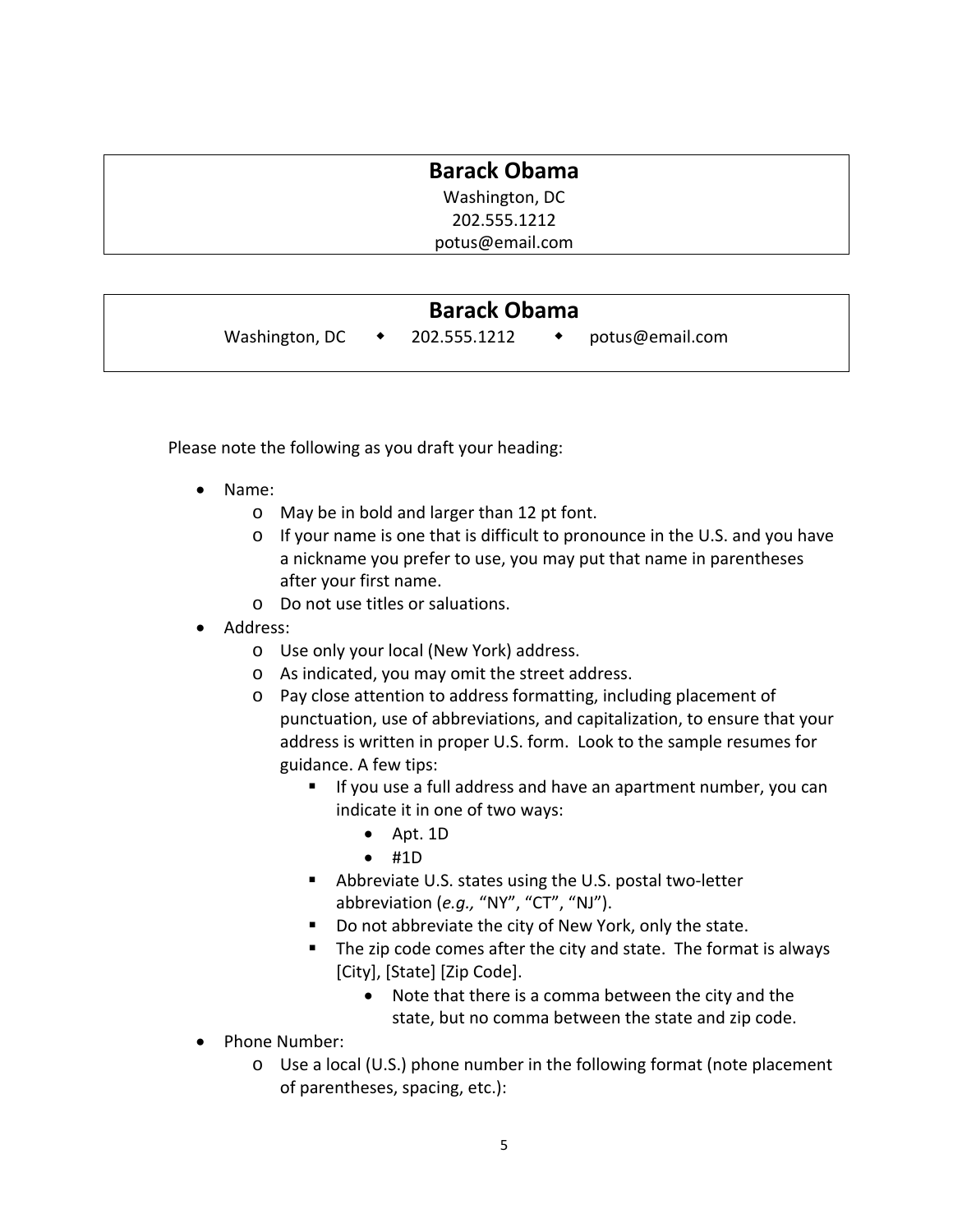- (212) 636-6883; or
- 212.636.6883
- o Do not label your phone number, as it serves no informational function.
- Email Address:
	- o We recommend that you use your Fordham Law School email address for correspondence related to employment. If you use a different address, ensure that it has a professional look and sound to it (*e.g.*, do not use an address such as SusieSmile@hotmail.com).
	- o Right click to remove the hyperlink, which usually appears automatically when you type an email address into Word.
	- o Do not give your LinkedIn url.

#### **C. Section Headings**

After you create your heading, go to the main body of your document and create your section headings. We recommend that section headings be in bold font and/or ALLCAPS, and they may be underlined. The headings may be left justified or centered on the page. For example, they may appear in one of the formats shown below:

#### **EDUCATION**

**EXPERIENCE**

**BAR ADMISSION**

**MISCELLANEOUS**

#### **EDUCATION**

**EXPERIENCE**

**BAR ADMISSION**

**MISCELLANEOUS**

#### **D. Education**

The "Education" section contains pertinent information for each university-level school attended in reverse chronological order; do not include information about your primary or secondary school. For current students, this section should begin with your studies at Fordham Law School. Normally, you would list all degree programs. However, you may omit nonrelevant non-degree programs, or degree programs that you failed to complete, so long as the omission does not leave any time period in your history unaccounted for.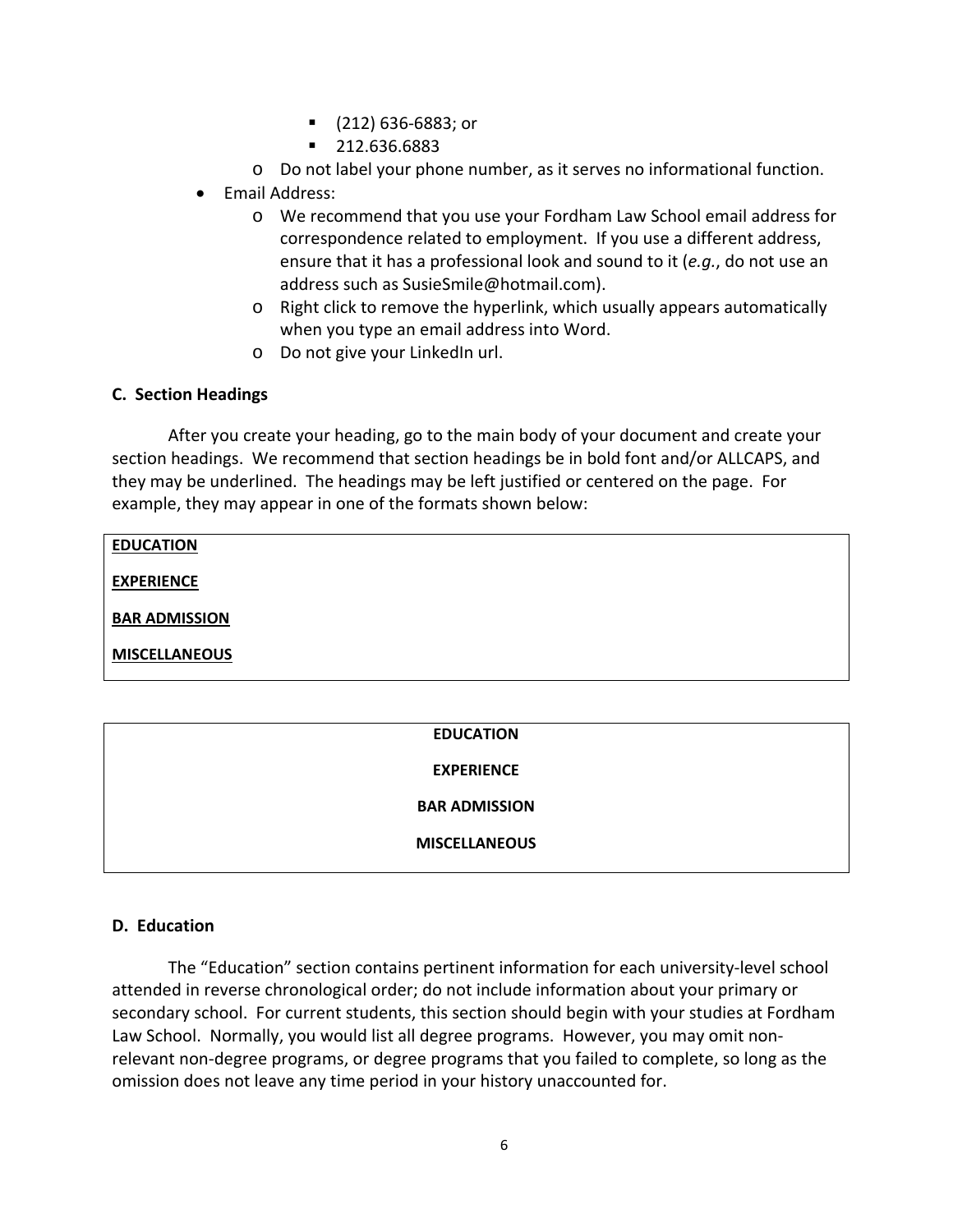For each entry in the Education section, include the following information:

- School name
- School location
- Month and year that your degree was conferred or will be conferred, and
- Title of the degree/certificate program

It may look like one of the following:

# **EDUCATION**

**Fordham University School of Law, New York, NY** LL.M. in Banking, Corporate, and Finance Law (expected May 2017)

#### **EDUCATION**

**Fordham University School of Law New York, NY** M.S.L. in Fashion Law **Expected May 2017** 

- "Fordham University School of Law" must be written exactly like this (not "Fordham Law School," for example).
- Double check the name of each program to be sure you make no errors (noting punctuation, capitalization, etc.). Here are the proper names for all of our master degrees:
	- o LL.M. in Banking, Corporate, and Finance Law
	- o LL.M. in Corporate Compliance
	- o LL.M. in Fashion Law
	- o LL.M. in Intellectual Property and Information Technology Law
	- o LL.M. in International Business and Trade Law
	- o LL.M. in International Dispute Resolution
	- o LL.M. in International Law and Justice
	- o LL.M. in U.S. Law
	- o M.S.L. in Corporate Compliance
	- o M.S.L. in Fashion Law
- Graduation dates are February for those completing their studies in December and May for those completing their studies in April/May.
- If you are in the dual concentration program, list your degree as follows: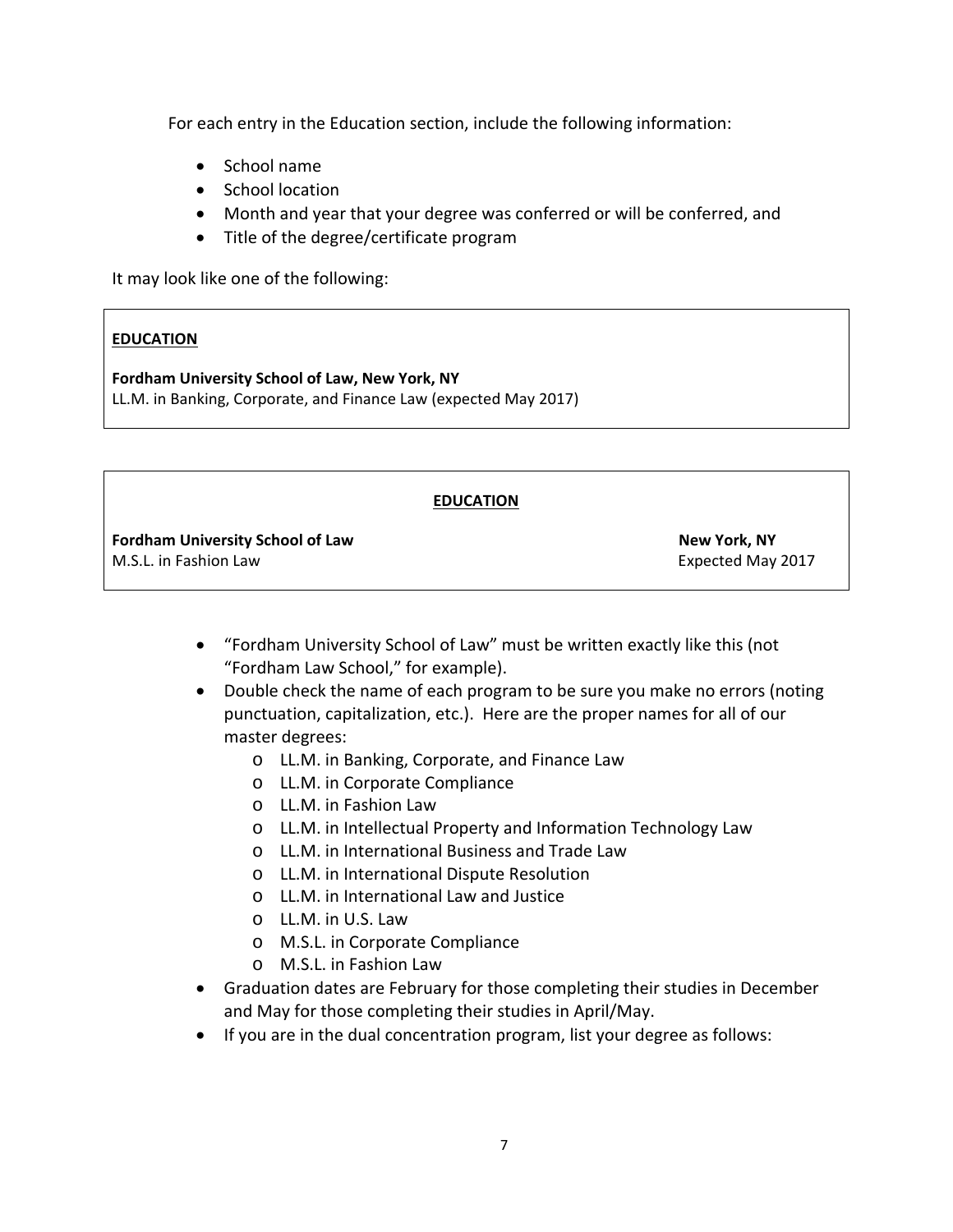# **EDUCATION**

# **Fordham University School of Law, New York, NY**

LL.M. (dual-concentration) (expected February 2017) *Concentrations*: Banking, Corporate, and Finance Law; Corporate Compliance

> The concentration that is most relevant to the position you are applying for should be listed first.

• If you are a part-time student, you may include that information in parentheses after the name of your degree program (*e.g.,* LL.M. in Banking, Corporate, and Finance Law (part-time) (expected May 2017)).

After the Fordham entry, list your other degrees in reverse chronological order (beginning with the most recent). Each school entry will follow the same general format:

- The name of the school:
	- o If the school name is foreign, you may want to use an English translation of the name. Look on the school's English language website to see whether it indicates a preferred English translation.
- The location of the school:
	- o If the school is in the U.S., list the city and state (*e.g.*, New York, NY).
		- U.S. states must be abbreviated using their two-letter postal abbreviation.
	- o If the school is in a foreign country, list the city and country (*e.g.*, Sao Paolo, Brazil).
		- Do not abbreviate country names (except that you may abbreviate United Kingdom "UK").
		- Do not list the province or region (an exception to this rule is for Canadian provinces, which are well known to Americans – in this case, you can eliminate the country).
- The month and year that your degree was conferred or will be conferred:
	- o There is no comma between the month and year.
	- o Do not specify a range of dates of attendance; list only the month and year of graduation.
	- o If you have not yet received your degree, you must insert the word "expected" or "anticipated" before the month and year, or write that you are a "Candidate for the M.S.L. in Fashion Law," with the date you expect to receive your degree.
- The title of the degree/certificate/program:
	- o Abbreviate the degree when possible. Common degree abbreviations are:
		- $\blacksquare$  II.M.
		- $LL.B.$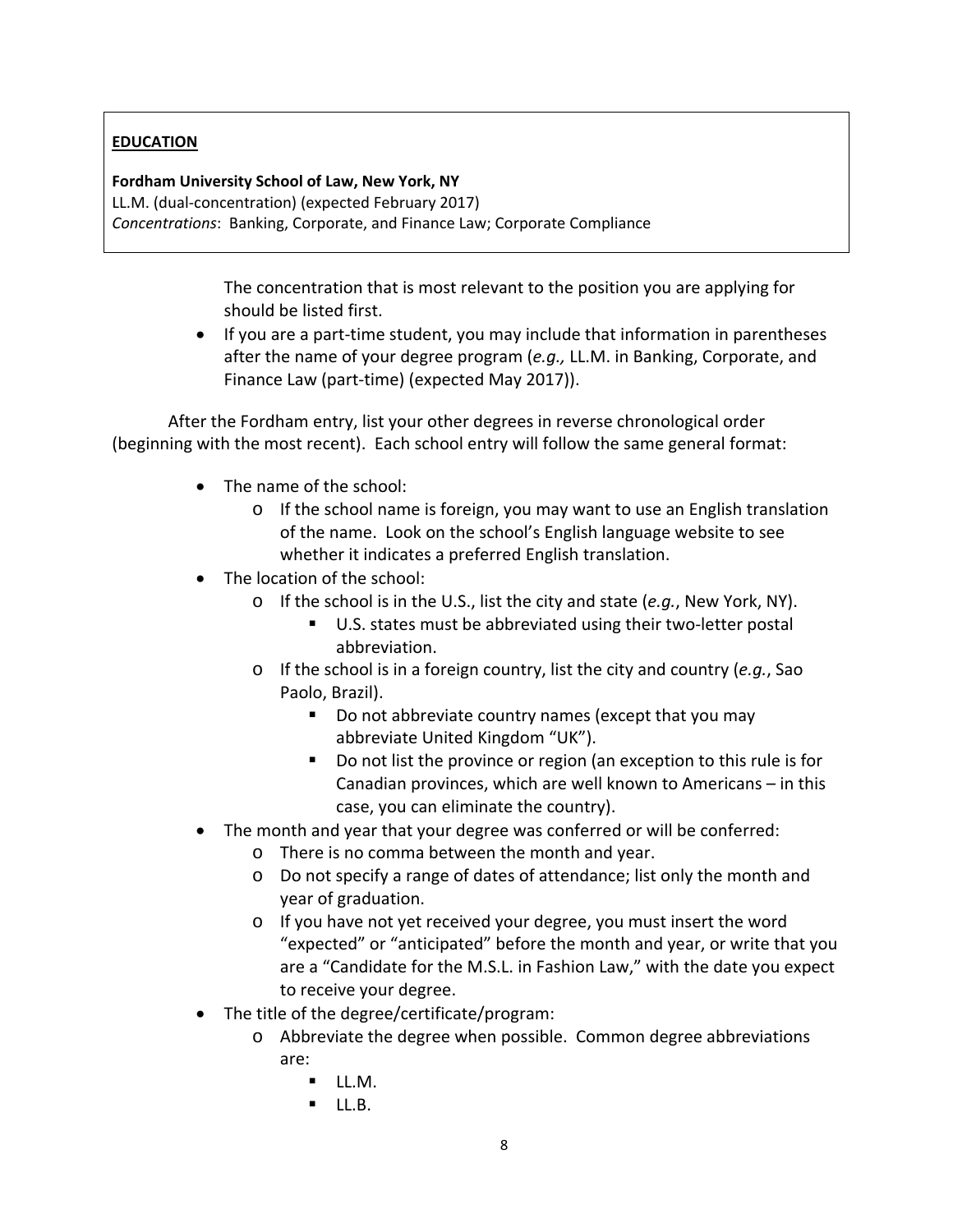- $B.A.$
- B.S.
- M.A.
- M.S.
- M.S.L.
- $M.B.A.$
- Ph.D.
- S.J.D.

If there is no common abbreviation, write out the degree title.

- In general, do not attempt to translate your foreign degree. Rather, state the degree in your native language, and use a parenthetical to describe the degree:
	- **E** Languages that do not use the Roman alphabet are an exception to this rule.
	- Do not state "J.D. Equivalent" (see box on the following page).

You may also wish to include the following information, in this order:

- Honors:
	- o An "Honor" is anything for which you were competitively selected, such as a scholarship or membership on a journal.
	- o If you have one "honor," use "Honor:" in the singular; if you received more than one honor, you may say "Honors:"
	- o Examples:

#### **EDUCATION**

#### **Fordham University School of Law, New York, NY**

LL.M. in Banking, Corporate, and Finance Law (expected May 2017) *Honor*: Editor, *Fordham International Law Journal*

#### **EDUCATION**

#### **Fordham University School of Law New York, NY**

LL.M. (dual-concentration) May 2017 (expected) *Concentrations*: Banking, Corporate, and Finance Law; Corporate Compliance *Honors*: Editor, *Fordham Journal of Corporate and Financial Law*; Recipient, John Smith Scholarship

• Grades: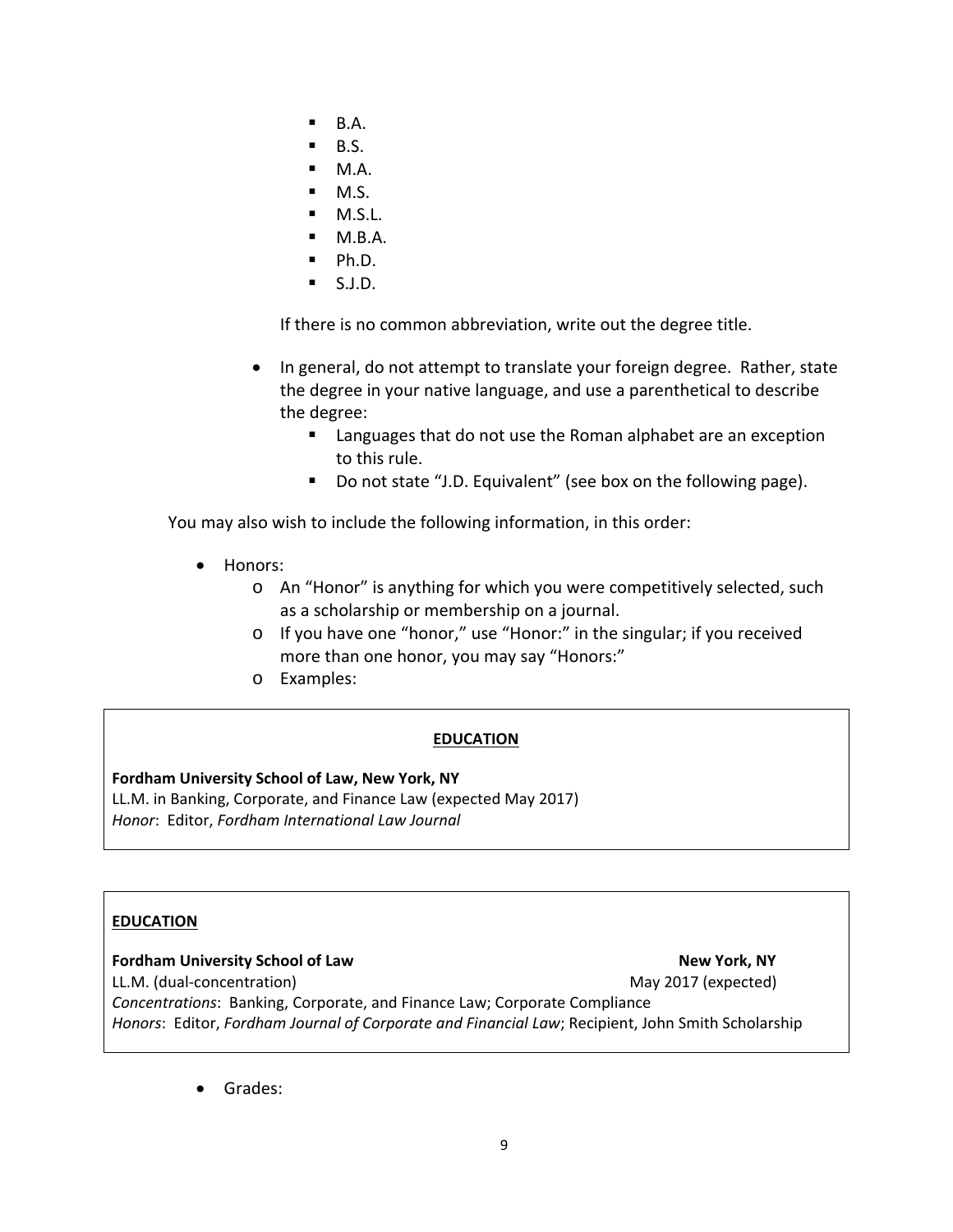- o If your grades place you at or near the top of your class, you should include them.
- o You must put them in context. Grades without context are meaningless. State how your grades place you in relation to your peers (ideally) or in relation to a fixed scale (if no comparison to your peers is available).
- o Examples of subheadings for this would be:
	- $GPA: 4.0$
	- *Class Rank:* 10/154
	- *Class Standing:* top 10%
- Activities:
	- o Any club or association in which you participate without being competitively selected is considered an activity.
	- o If you list one activity, use the singular "Activity"; if you list more than one activity, use the plural "Activities."
	- o Examples follow:

#### **EDUCATION**

#### **Fordham University School of Law, New York, NY**

LL.M. in Banking, Corporate, and Finance Law (Expected May 2016) *Honor:* Editor, *Fordham International Law Journal Activity:* Member, Global Law Society

#### **EDUCATION**

#### **Fordham University School of Law, New York, NY**

LL.M. (dual-concentration) (Expected May 2016) *Concentrations:* Banking, Corporate, and Finance Law; Corporate Compliance *Honors*: Editor, *Fordham Journal of Corporate and Financial Law*; Recipient, John Smith Scholarship *Activities:* LL.M. Representative, Student Bar Association; Member, Fordham Compliance & Ethics Society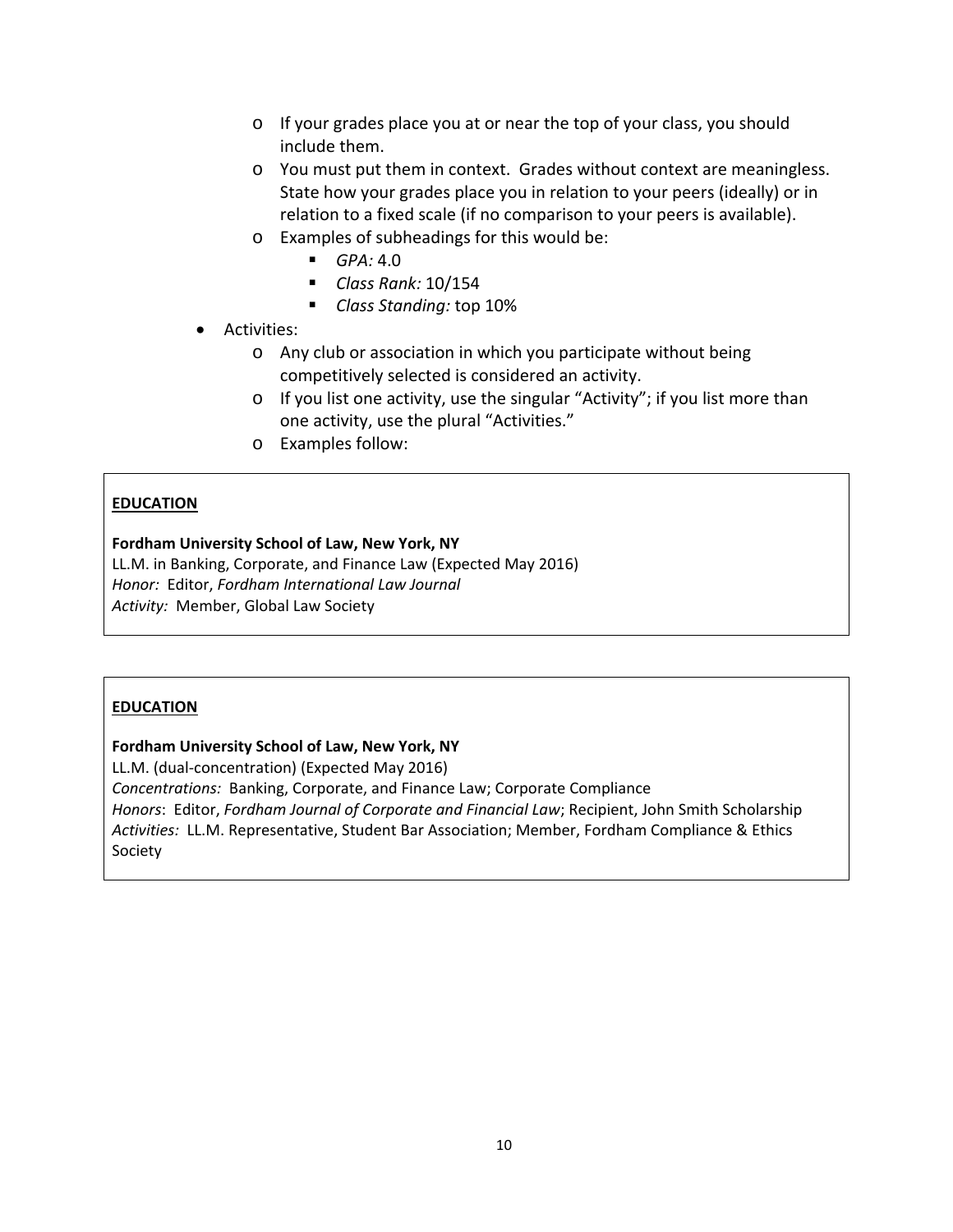#### *Comparing Law Degrees and Other Credentials*

Many international students are tempted to state a U.S. equivalent to their degrees in order to make their resumes more understandable (for example, by calling their degree a "J.D. equivalent"), but often this creates confusion. In what way is your degree "equivalent?" Is it a three-year degree like the J.D. degree? Is it a graduate-level degree that requires completion of a bachelor's degree? Does it fulfill a requirement for U.S. bar admission? To say that a degree is "equivalent" does not answer these questions.

Similarly, word for word translations can be messy and misleading, especially when dealing with degrees and academic credentials. Rather than translating or trying to find a U.S. equivalent, students are advised to *explain* or *describe* their foreign credentials in English-language terms. It is best to state your degree in your native language and use a parenthetical to describe the degree in English.

#### Example

In Poland, lawyers typically graduate with a five-year *magister* degree. In a resume, you might describe the degree as follows:

*Magister* (five-year law degree)

Note the following:

- 1. The foreign word "*Magister*" is italicized. Foreign words always should be italicized.
- 2. The parenthetical describes the degree, rather than trying to make it the equal of something in the U.S. system of education (further examples of such descriptions might be "two-year certificate program in commercial law," "one-year advanced degree program in private international law," "two-year graduate degree with a one-year thesis in intellectual property law").
- 3. "*Magister*" might be translated to "Master" in English, but in the U.S. system, a master degree implies a one or two-year degree that follows a first degree rather than a single five-year degree. Translating would create confusion about the degree.

The same principles of explanation apply to honors and awards that you list in the Education section. Explanatory notes that put grades or awards into context or demonstrate a comparison with other students are especially helpful, such as "honors awarded to top 20% of class."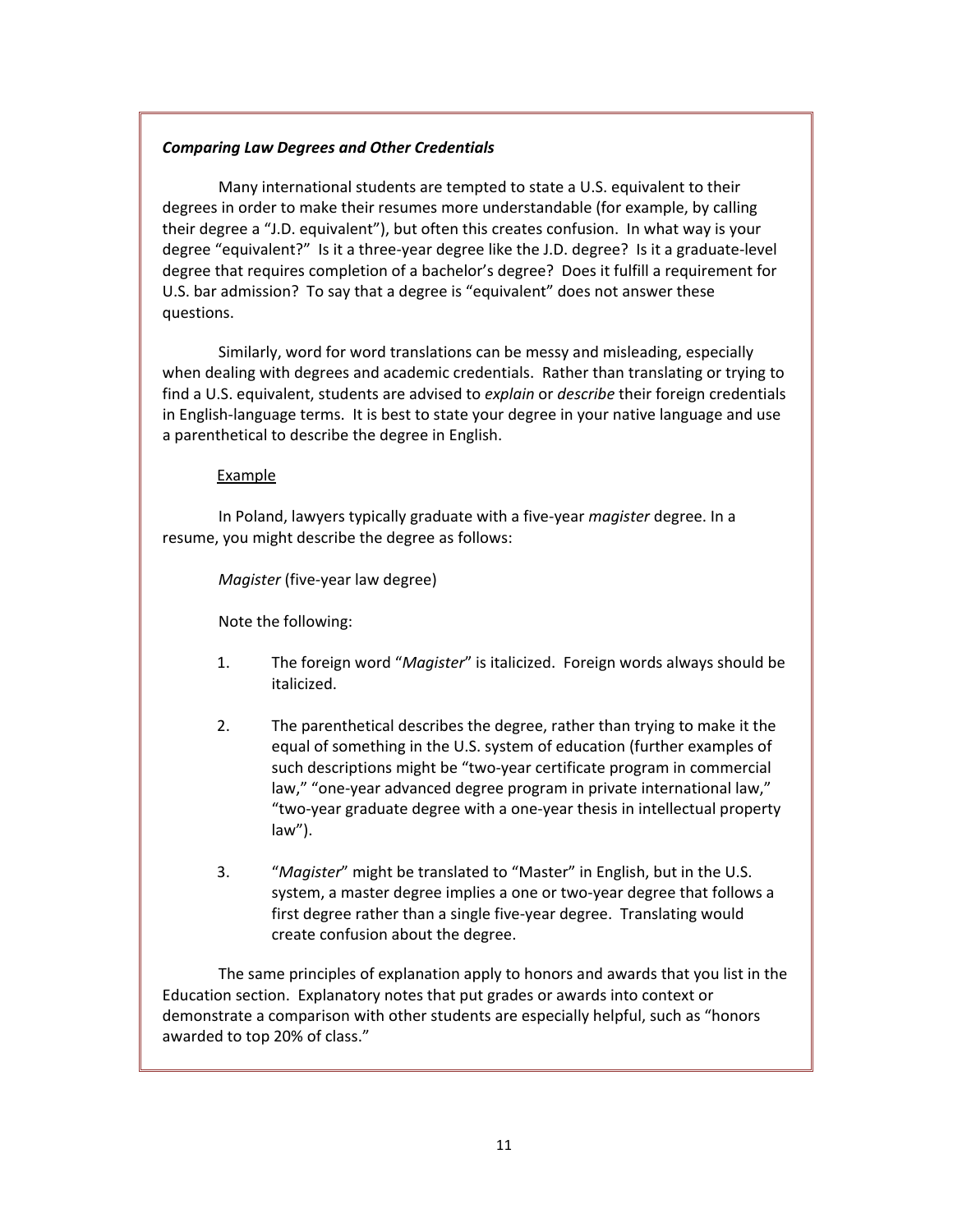#### **E. Experience**

The "Experience" section of your resume should contain all relevant work experience, whether paid or unpaid, including full-time jobs, part-time jobs, internships, and volunteer activities. Like Education, Experience should be listed in reverse chronological order, with the most recent position first. For each employer or organization, you should list the following information:

- The entity's name.
	- o This will be in bold font.
- The entity's location.
	- o Separated from the entity name with a comma or separated by tabs.
	- o As in the Education section, list city and state for employers in the U.S. and city and country for employers outside of the U.S.
- Your title or position.
	- o Italicized, on a new line just below the name and location of the employer.
	- o If you worked in a specific department and that information is relevant, you may list it after the title/position, separated by a comma and italicized.
	- o This is another place where you need to be careful about translating. The immediate translation may not correctly indicate your position. For example, in many countries a "Legal Assistant" is someone who is in law school or who has just completed a law degree, but is not yet admitted to practice. A person with this title normally performs legal research or other law-related tasks. In the U.S., however, a "Legal Assistant" often is a secretarial position – someone who answers the phone, schedules appointments with attorneys, makes photocopies, etc. The following definitions will help you to properly "translate" your position:
		- Legal Assistant: A secretary or administrative assistant to a lawyer; tasks include answering phones, making photocopies, and scheduling appointments, but generally do not include legal work.
		- Paralegal: Someone who assists with low level legal tasks, such as organizing and submitting court documents or regulatory filings; no formal legal education is required for this position; paralegals in large law firms tend to have bachelor's degrees from prestigious universities; in small firms, paralegals may have a paralegal degree earned from a trade school or may have no formal training.
		- **EXTERGAL INTERNAL EXAM** Legal Intern: Someone who is working at a law firm or other organization doing legal work while attending law school.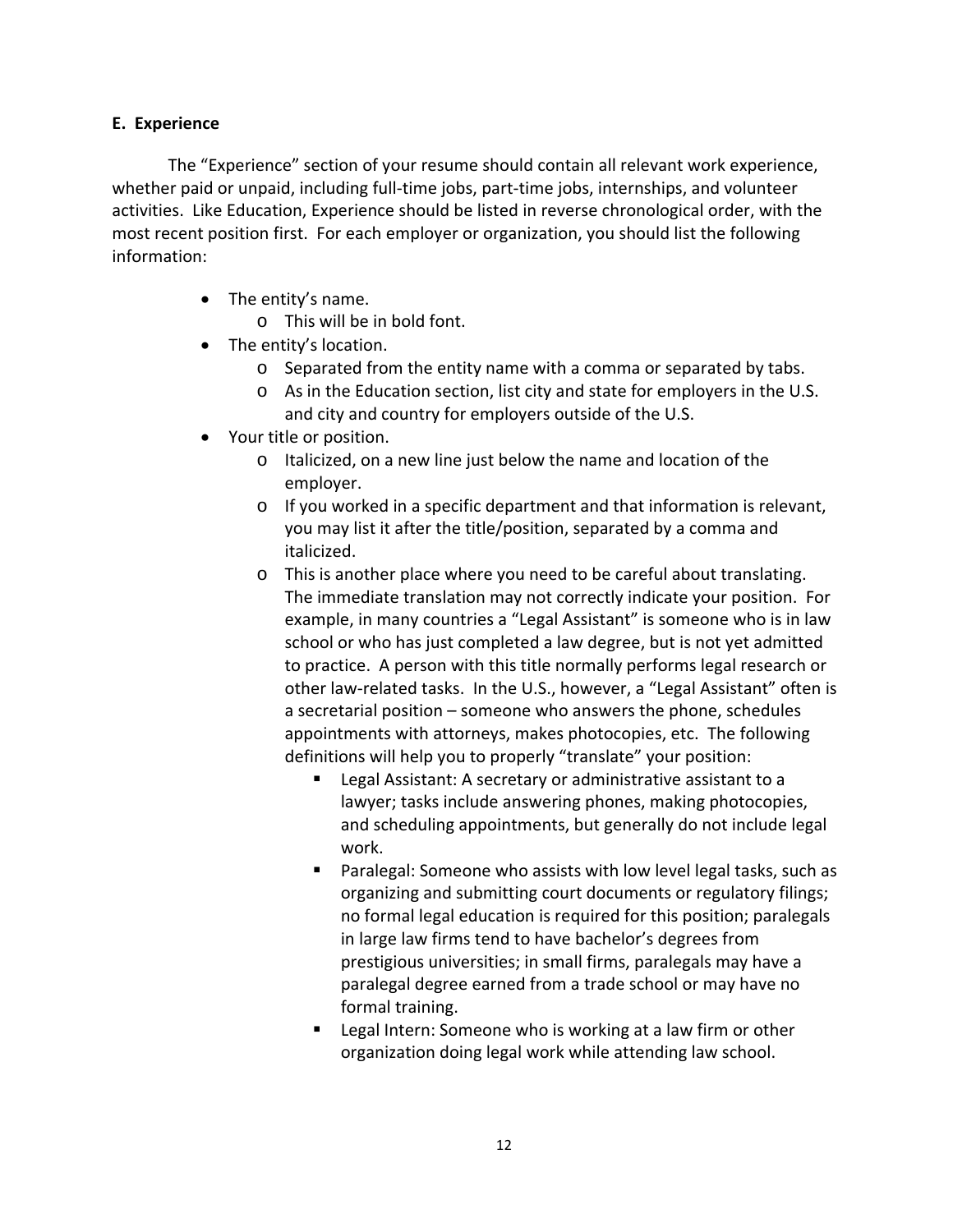- Law Clerk: Someone who has graduated from law school, but is not yet admitted to practice law; performs work similar to a junior lawyer.
- Judicial Clerk: Someone who has graduated from law school and may or may not be admitted to practice law, who works in a judge's chambers performing legal tasks.
- Lawyer or Attorney: Someone who is fully admitted to practice law in their jurisdiction and is authorized to give legal advice to clients.
- Dates of employment.
	- o The date range should be separated from the job title by parentheses and should not be italicized.
	- o List a range of dates by month and year, separated by an em dash:
		- The date format should be the same as for the degrees (e.g., May 2015, April 2010)
		- Check the length of your dashes (note the difference between "-" and "–", and use the latter (an "em dash")).
		- **There should be a space on either side of the dash.**
- A brief description of your job responsibilities/accomplishments.
	- o Below is a sample job description.
	- o See the box on the following page regarding crafting job descriptions.
	- o There should be no space before the job description.

#### **White & Case LLP, Milan, Italy**

*Associate Attorney, Corporate Transactions Group* (Jan. 2007 – Aug. 2011) Advised clients with respect to transnational corporate transactions, especially involving cross-border mergers and acquisitions. Prepared and reviewed various contracts, including merger agreements, stock and asset purchase agreements, shareholder agreements, employment agreements, and disclosure schedules. Conducted due diligence.

When listing a temporary position, you should be clear about the nature of the position. If the job title does not make it clear (*i.e.*, the job title is not "Legal Intern" or something similar), you should indicate the temporary nature of the position in a parenthetical (*e.g.*, "Associate Attorney (temporary position)"). If you have more than one or two internships and they are obscuring your long-term employment positions, you may move them into a separate section called "Internships." Since those experiences are typically only a few months each, U.S. employers may be concerned about the short duration unless it is clear that they were intended to be temporary positions.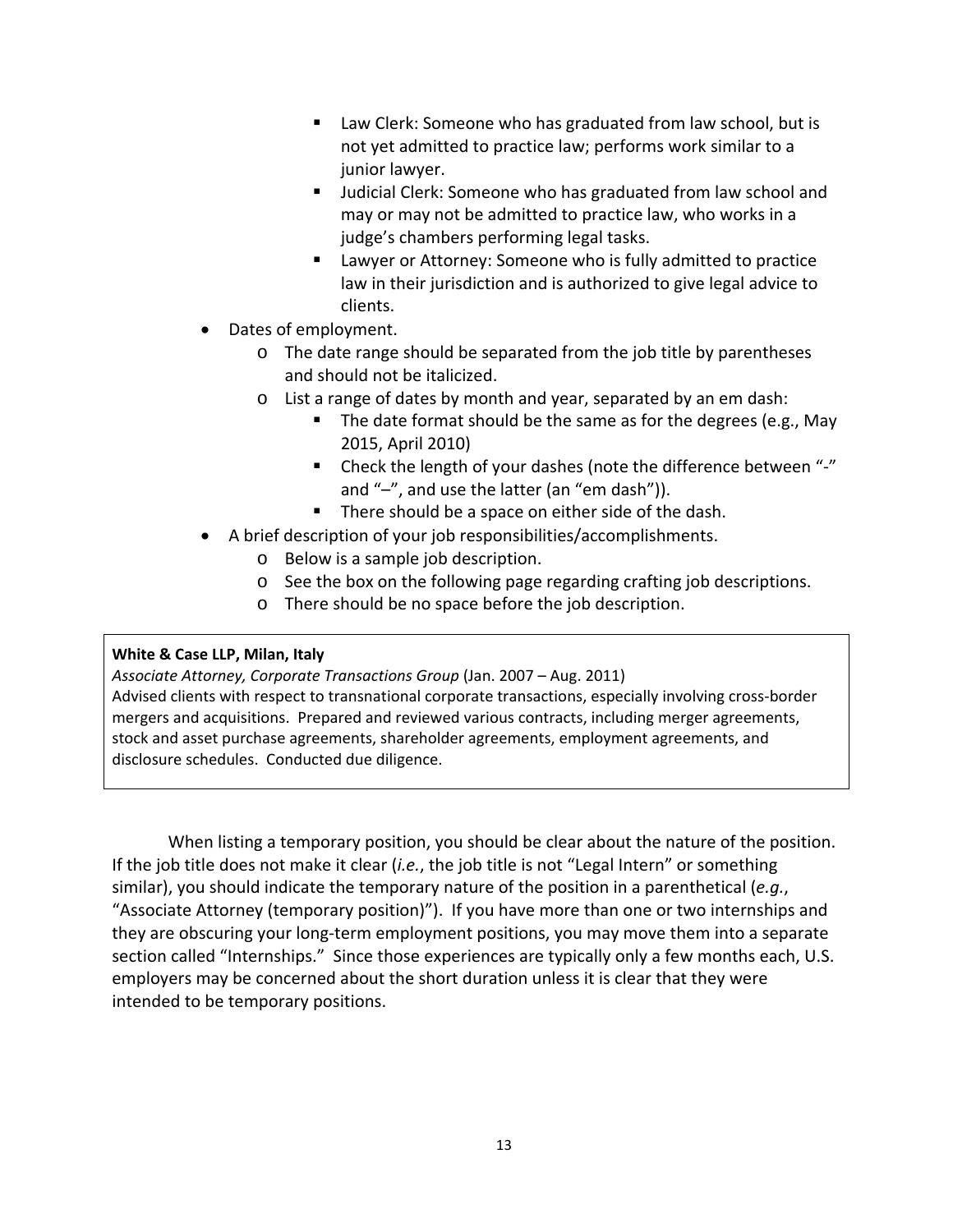#### *Crafting Job Descriptions*

Although the job description is often the most difficult part of the resume to draft, it remains one of the resume's most important elements. The writing must be precise, concise, and must reflect excellent grammar as well as mastery of English legal terminology. At the same time, the job description must communicate specific and transferrable skills.

Every description should begin with an active verb (e.g*.*, "advised," "prepared," "conducted"). For prior jobs, the verbs will be in the past tense. For current jobs, the verbs will be in the present tense. Follow the active verb with a specific description of a responsibility or accomplishment. It is a good idea to be specific so that employers have a good sense of your skills. The more relevant the position to the job for which you are applying, the more specific you should be.

Choose a strong action verb to emphasize your specific experience and highlight your skills. For example, it is more effective for resume purposes to write "researched and drafted legal briefs and memoranda" than to say "prepared legal briefs and memoranda" because preparation may involve non-legal tasks such as stapling, collating, or proofreading. Likewise, "participated in" is not a strong action verb; it is very vague and should not be used in your job descriptions. A paralegal and a partner at a law firm would both "participate" in a transaction, but the nature of their participation would be very different. A list of action verbs can be found in Appendix B of this guide.

You should also be specific about your tasks and responsibilities. For example, "drafted legal documents" is a vague, unhelpful description that could refer to any number of things. A "legal document" could mean a shareholders' agreement or it could mean a stock certificate the level of skill involved in preparing each of these is very different; this difference matters to an employer reviewing your resume. "Drafted various legal documents in connection with private equity transactions, including share and asset purchase agreements, due diligence reports, shareholder agreements, employment agreements, and corporate formation documents" is much more informative. Similarly, "performed legal research" is very vague; "Performed legal research and drafted memoranda on issues relating to bankruptcy law" provides more useful detail.

Responsibilities should be separated by bullets, periods, or semi-colons. Periods in paragraph form are the safest, most conservative choice. If you have several categories of responsibility (for example, you did both litigation and transactional work, and you had several responsibilities within each of these categories), you may use punctuation to differentiate the categories. For example, you may put all your transactional work in one sentence and litigation work in another sentence, with responsibilities within each sentence separated by semi-colons.

Note that paragraphs longer than five lines tend not to be read. If your descriptions are longer than five lines, you must break them up by using bullet points. When you use bullets, make sure the information is organized in a way that makes sense.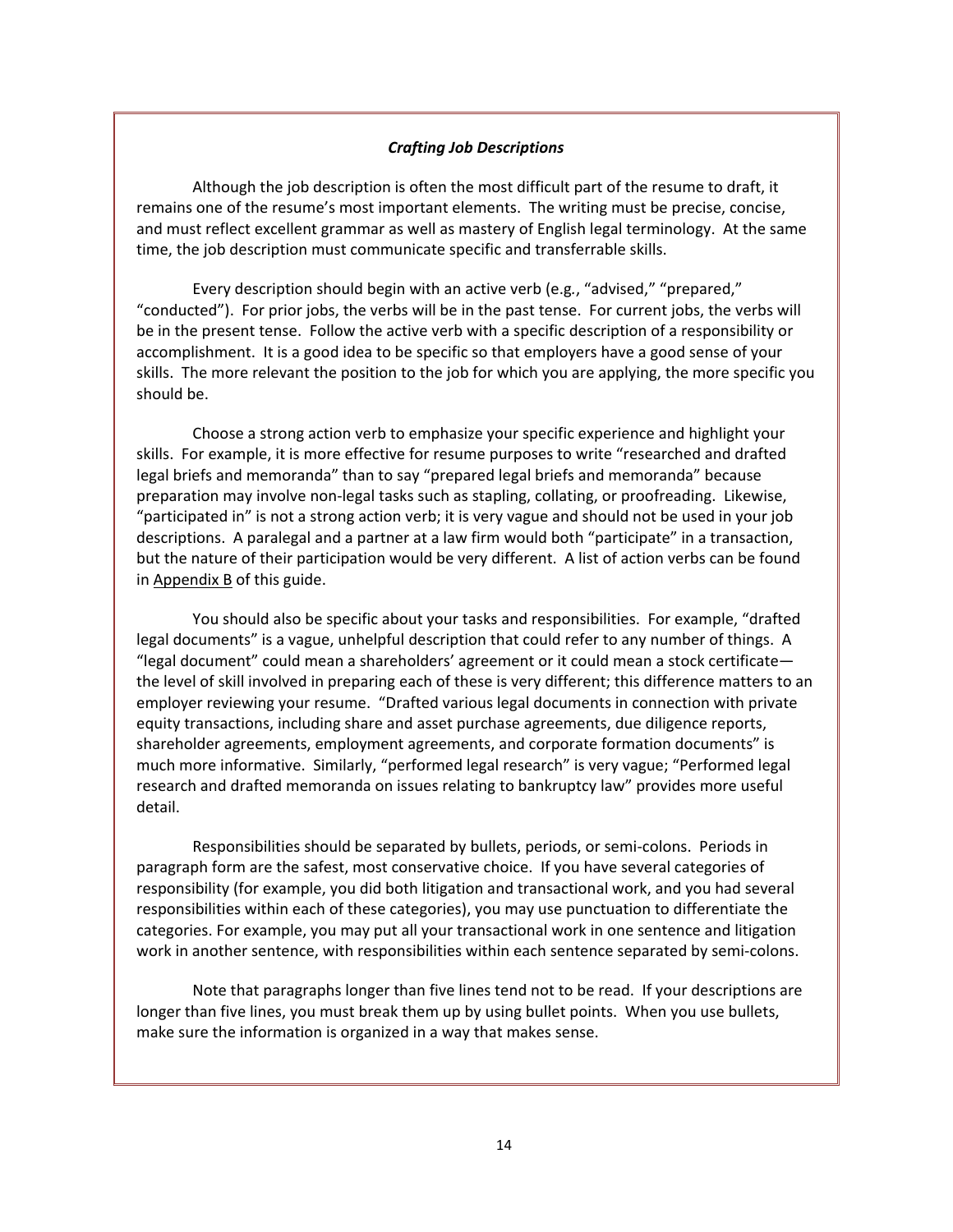### **F. Bar Admissions**

If you are admitted to the bar of a particular jurisdiction, indicate the jurisdiction in which you are admitted and the year of admission. Use the following guidelines to convey your bar status:

| <b>Status</b>                                                                                                                                                                                                | <b>Formulation</b>                                                 |  |  |
|--------------------------------------------------------------------------------------------------------------------------------------------------------------------------------------------------------------|--------------------------------------------------------------------|--|--|
| You plan to sit for the NY bar exam.                                                                                                                                                                         | Intend to sit for the [July 201X] New York Bar<br>Examination      |  |  |
| You have taken the NY bar exam and are awaiting<br>results.                                                                                                                                                  | Sat for [July 201X] New York Bar Examination<br>(awaiting results) |  |  |
| You have passed the NY bar exam, but have not yet<br>submitted your application for admission                                                                                                                | Passed [February 201X] New York Bar Examination                    |  |  |
| You have passed the NY bar exam and have<br>submitted your application for admission but have<br>not yet been approved by the Character and<br>Fitness committee.                                            | New York (application pending)                                     |  |  |
| You have passed the NY bar exam and have passed<br>the Character and Fitness evaluation, but have not<br>yet been sworn in.                                                                                  | New York (admission pending)                                       |  |  |
| For a non-U.S. jurisdiction, you have fulfilled all but<br>some simple administrative formality (such as filing<br>registration papers with a government agency) for<br>admission to your home jurisdiction. | Eligible for immediate admission to the bar of                     |  |  |
| You have been sworn in and are admitted to<br>practice.                                                                                                                                                      | New York (201X)                                                    |  |  |
| Your home country has no formal "admission" of<br>attorneys.                                                                                                                                                 | Eligible to practice law in<br>(2015).                             |  |  |

#### **G. Miscellaneous**

In your Miscellaneous section, you may include up to 3 subheadings that draw attention to skills such as languages and/or unique personal interests. Each subheading should be italicized and followed by a colon. You can separate items in each section with commas or with bullet points. Use common sense and see what looks and works best.

Some examples of headings/information you might put in this section include the following: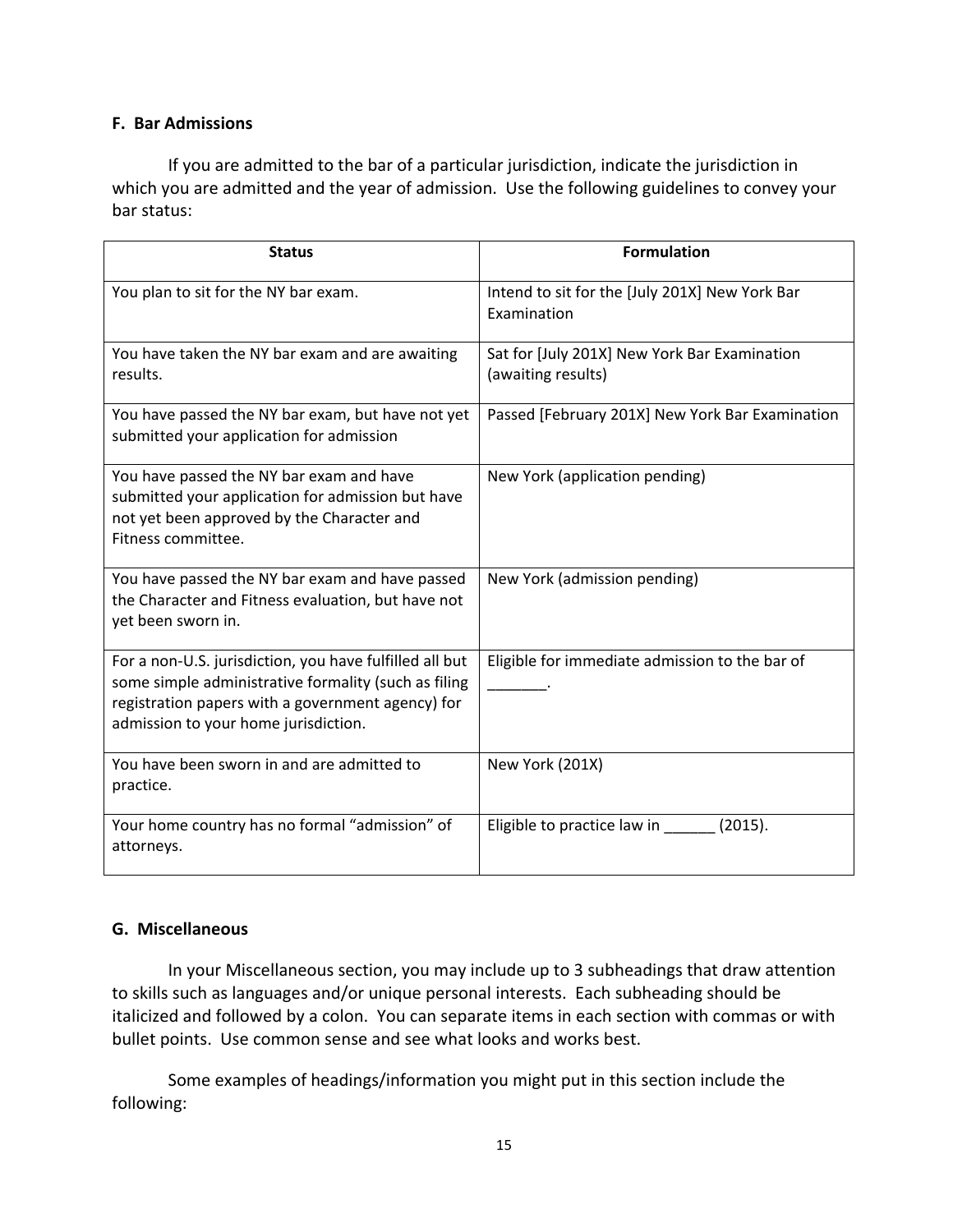- Languages:
	- o List languages including English in order of proficiency, with your native language(s) first.
	- o For each language, the language followed by the level of proficiency in parentheses.
		- "Native"
		- "Fluent"
		- "Proficient"
	- o List a language only if you would feel comfortable conducting an interview in that language.
	- o Anything less than the above levels of proficiency should not be listed unless the language is particularly unique, in which case you may list "Basic" or "Conversational" abilities.
- Interests:
	- o An "Interests" section in your resume can be a great way to break the ice during an interview, and can give the interviewer a better appreciation of you as an individual.
	- o Avoid generic descriptions that are true of most people, such as "Reading, traveling, and music." Give life to these descriptions by adding details such as "Reading biographies, adventure travel, and playing the bassoon."
	- o List things you can speak passionately about and be prepared to discuss them in an interview.
- Publications:
	- o If you have many publications, you may wish to select a few that are especially impressive or relevant. In that case, you should call the section "Selected Publications" to indicate that you have published more extensively.
	- o Include full and correct citations for your publications.
- Lecturing Experience
- Memberships:
	- o Include memberships in bar associations or other professional organizations.
		- Note that by "bar association," we refer to a professional organization of lawyers and law students; this is not necessarily an organization that is charged with admission of attorneys to practice. Bar admissions should be listed in the "Bar Admission" section.
- Volunteer Experience (other than legal experience listed in the "Experience" section)
- Professional Licenses (other than legal licenses)

Other headings may be used depending on what skills you choose to highlight. Note that significant lecturing experience or publications are particularly impressive to potential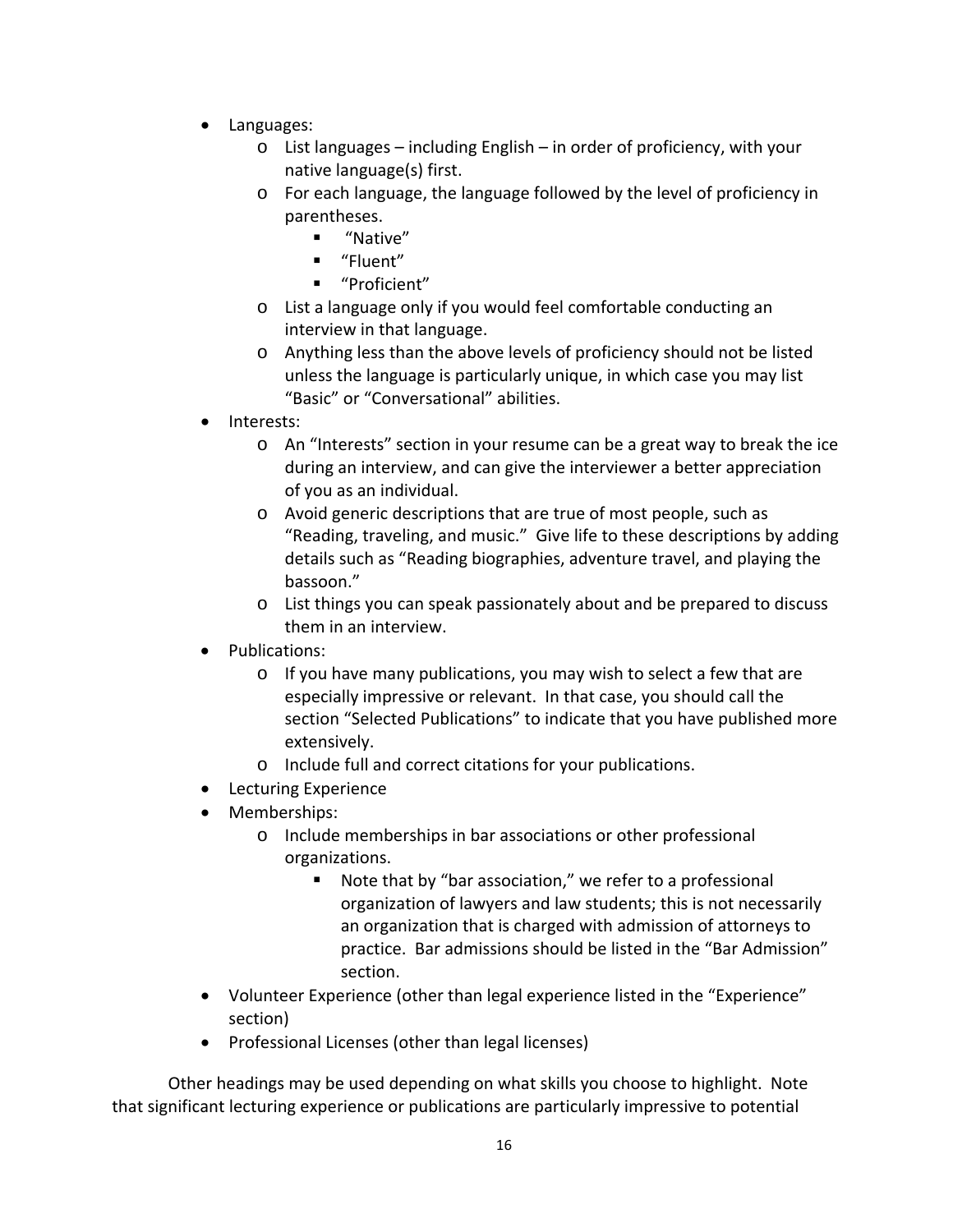employers; you may wish to highlight these by including each under a separate heading rather than grouping them under a miscellaneous heading.

# **H. Items Not to Include on Your Resume**

Do not include the following information on or with your resume:

- *Photograph* Under state and federal laws on nondiscrimination in employment practices, it is illegal for employers to require photographs. Do not include them.
- *Employment objective* Legal resumes generally do not contain an objective section.
- *References –* Do not include either references or the phrase "References furnished upon request." You should have a List of References prepared as a separate document so that it can be produced upon request.
- *Personal data* Omit personal data such as height, weight, marital status, gender, religious affiliation, or place of birth.
- *Computer skills* It is assumed that you possess basic computer skills, including experience with the Microsoft Office suite, as well as research skills using Lexis, Westlaw, and Bloomberg.
	- *Other "Soft Skills"* Do not include soft skills such as being organized, hard working, detail oriented, motivated, etc. These are qualities that should be demonstrated in your job descriptions and throughout your resumes.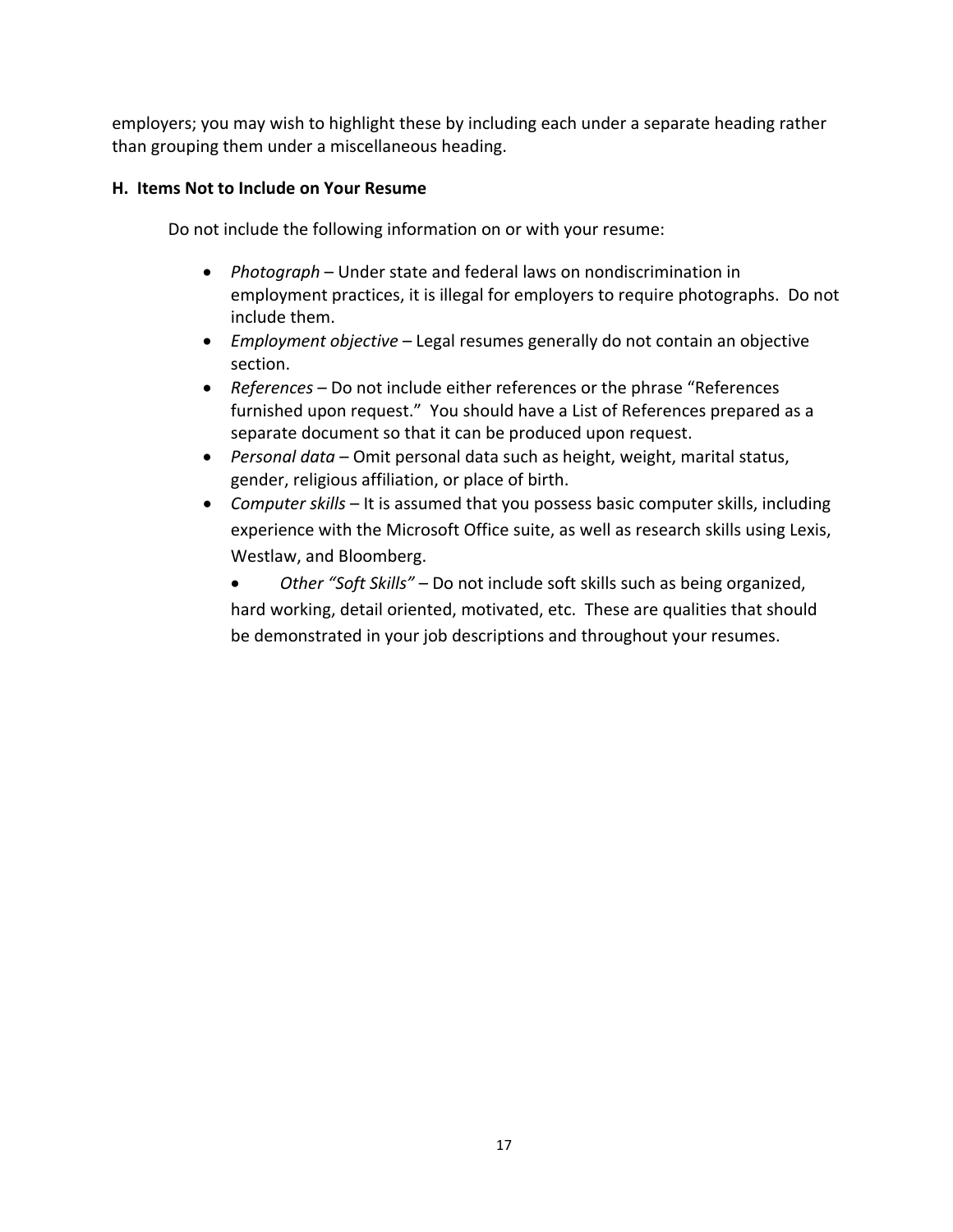## **IV.**

# **Drafting Tips, Common Errors, and Polishing your Resume**

# **A. Drafting Tips**

- If printing your resume, use resume quality 8  $\frac{1}{2}$  x 11" (not A4) paper in either white or off-white (cream or ivory). Resume paper is available for purchase at any office supply store.
- Do not abbreviate words or use acronyms in your descriptions unless they are widely known in the legal community (*i.e.*, FINRA or SEC). The names of foreign countries should always be written out, unless commonly known (*e.g.*, U.K.).
- Think carefully before including interests or activities that reveal sensitive information, such as religious or political views.
- **If you email your resume, convert it to PDF format (unless the employer specifically** requests otherwise) in order to keep your formatting intact on various computer systems. After converting to PDF, check to make sure the formatting is still clean, as the conversion itself can alter your formatting. Make sure also that the file name contains only your name and the word "resume."
- For specific tips on crafting a resume in connection with a public interest job search, review PIRC's *Public Service Job Search Guide* available at http://law.fordham.edu/public-interest-resource-center/2600.htm.
- Proofread. Then proofread again. Then have a friend proofread. Then have your resume critiqued by the GPDP.

# **B. Common Mistakes**

Here are a few mistakes we see frequently. Double-check your resume to ensure that you do not make these errors:

- Do not use an ampersand ("&") unless it is part of a proper noun (*e.g.*, "Smith & Co.").
- Do not use "etc." in a resume.
- Be sure that you use the correct preposition (words such as "in," "on," "of," "for," etc.). Prepositions tend to be very tricky for non-native English speakers, so carefully double-check all of your prepositions.
- Use U.S.-style capitalization. Different countries have different rules for when things should be capitalized. Be sure that you are not following your home country rules, but rather U.S. rules of capitalization.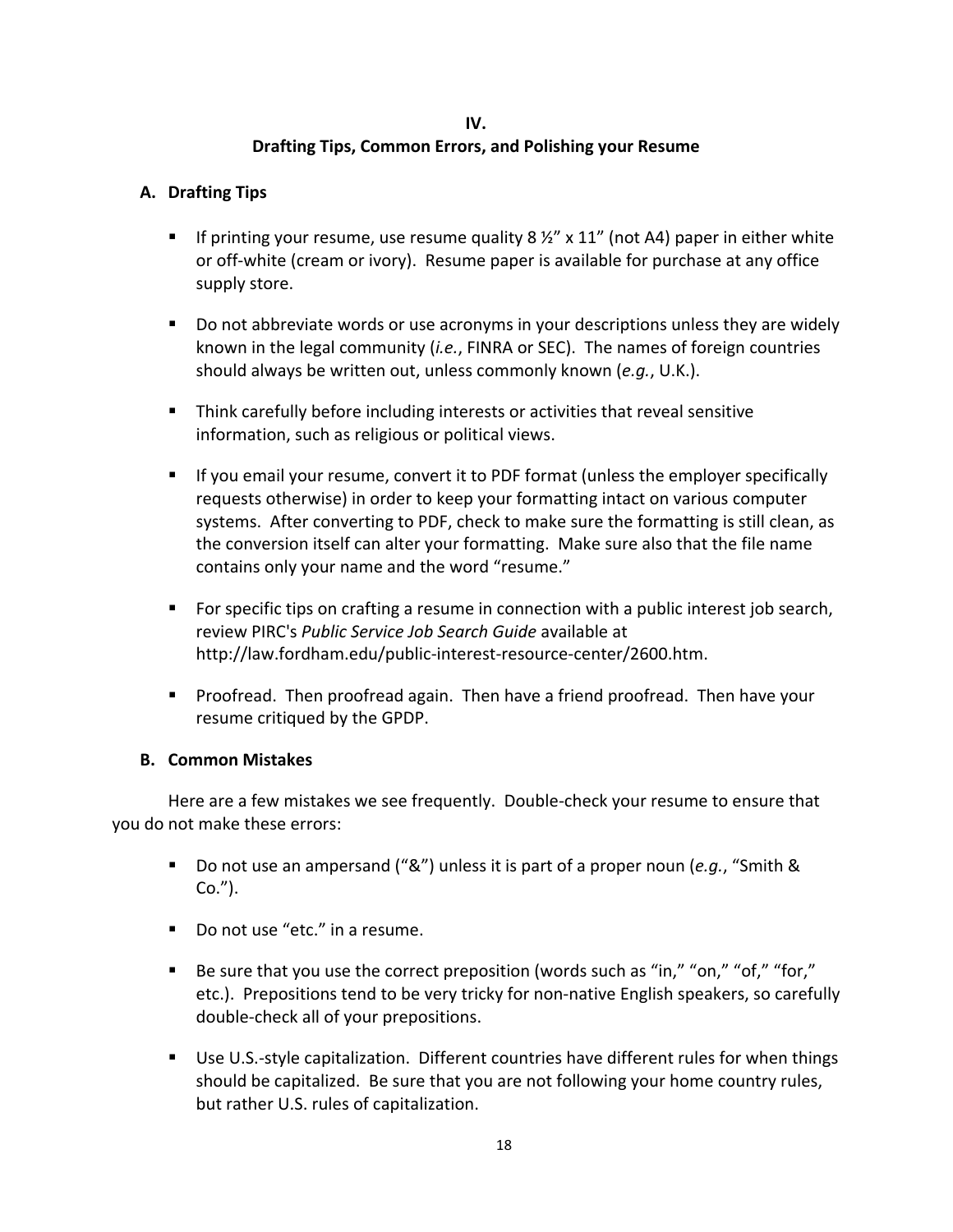- Use U.S. spellings and be sure that the spell check feature on your computer is set to U.S. English.
- **Italicize foreign words in your resume.**
- Be consistent in your use of the Oxford comma. The Oxford comma is a comma that appears before the last item in a list (*e.g.*, "red, white, and blue"). The Oxford comma is a stylistic choice (*i.e.*, "red, white and blue" would also be correct), but you must be sure to be consistent in your use (or non-use).
- The plural of "memorandum" is "memoranda." Do not shorten "memorandum" to "memo" in a resume.
- **The plural of "research" is "research" (not "researches").**
- The plural of "due diligence" is "due diligence" (not "due diligences").
- Do not sign your resume.
- A legal "opinion" in the U.S. is a specific type of document that attaches liability to the law firm issuing the opinion. When you draft a document for a client informing them about the law in a particular area, this is called a memorandum.

#### **C. Finishing your Resume**

Once you have followed all the steps in this guide, you can expect to go through several drafts before you have your final resume in hand. If you have been inclusive, you may find that your resume is longer than one page. You then should begin the process of editing your resume down to one page.

Once you have followed these steps and carefully reviewed and proofread your resume, please send a copy in Word format to [GPDP@law.fordham.edu.](mailto:GPDP@law.fordham.edu) You may also make an appointment to meet with a career counselor to discuss your resume. Appointments can be made through bit.ly/GPDPsignup. If no appointments are available, or if you cannot make any of the posted times, please email GPDP@law.fordham.edu, indicating your ability and the services you need.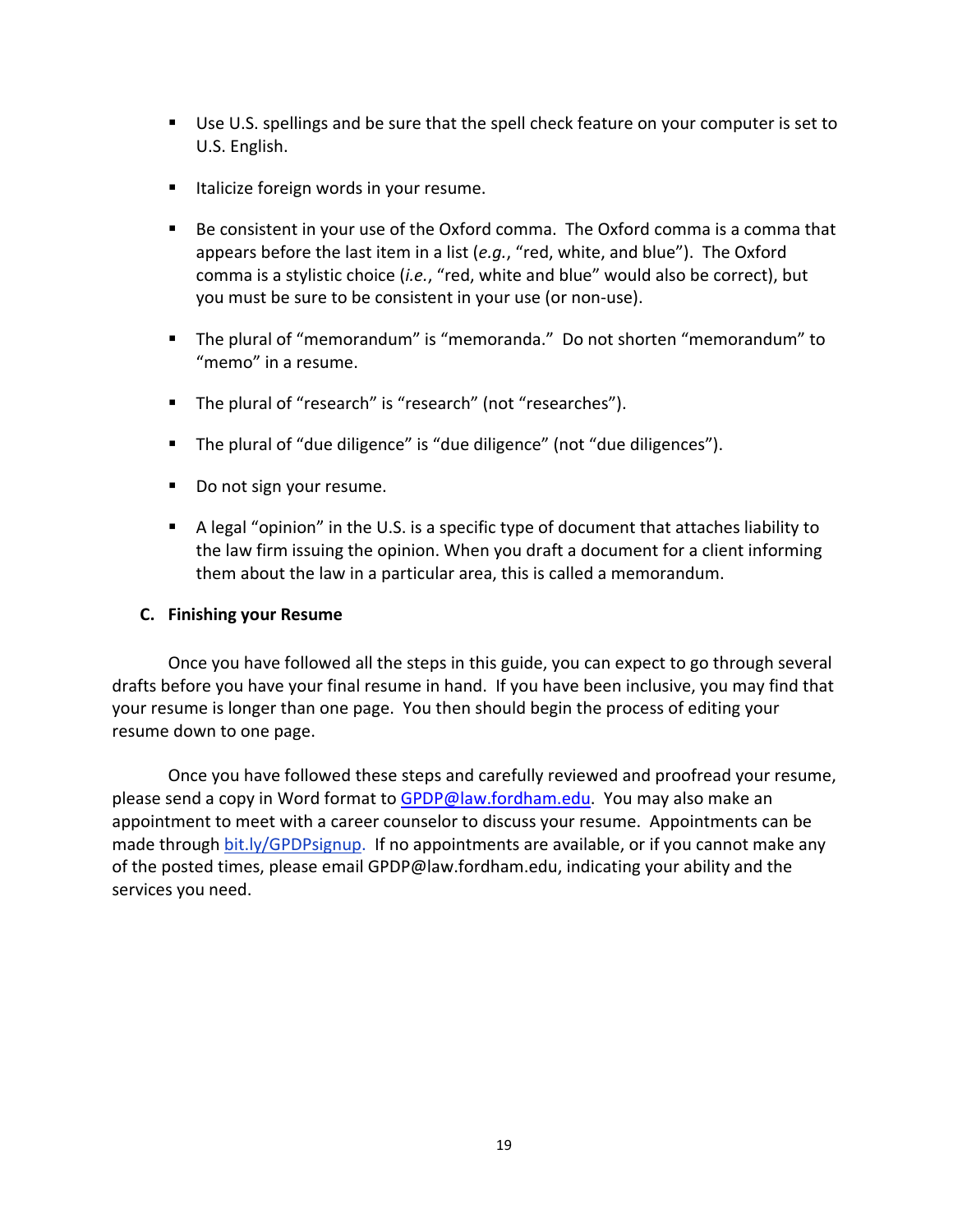# **APPENDIX A:**

#### **SAMPLE RESUMES**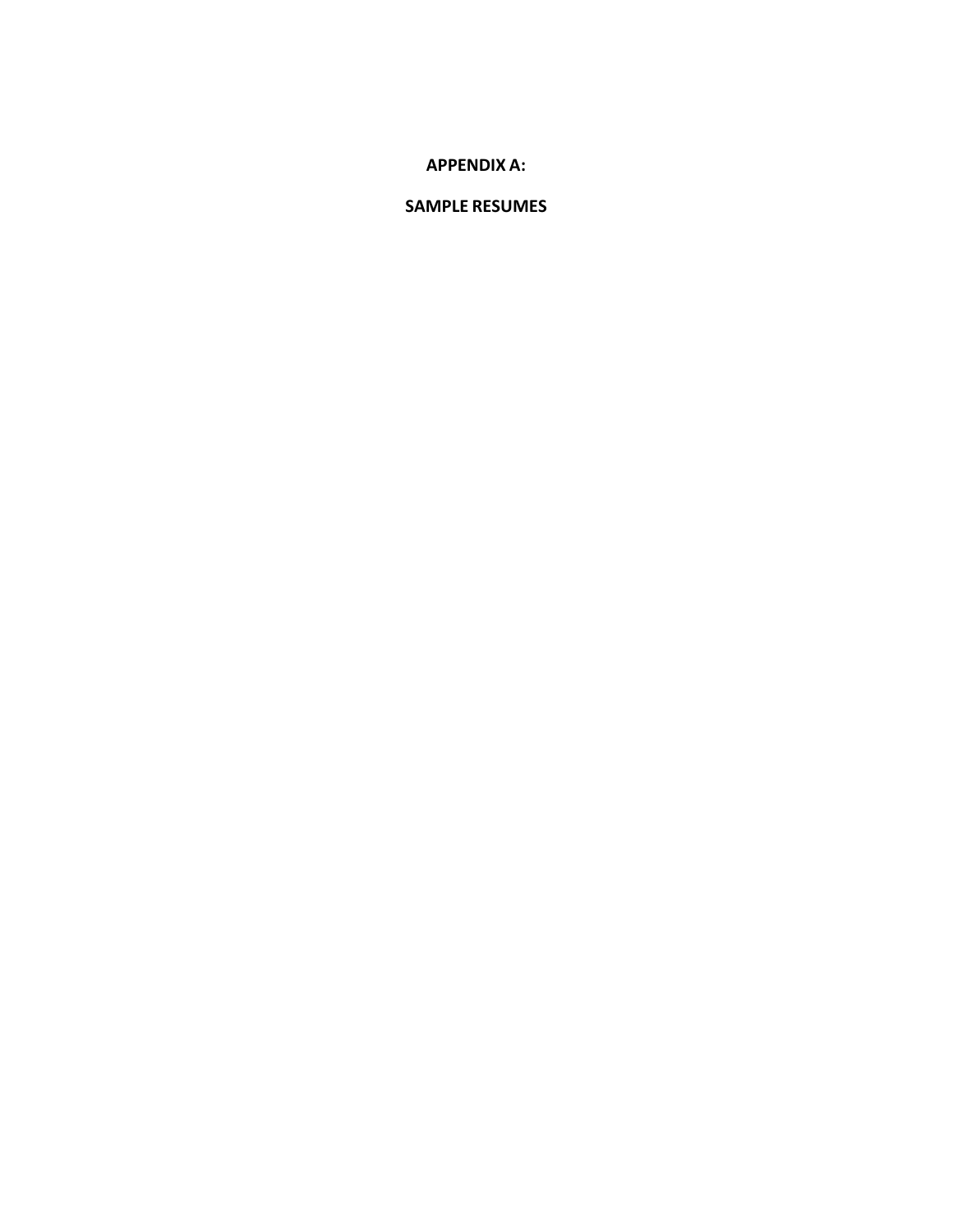# **YUJIA (JULIA) WANG**

 $100 10^{th}$  Avenue Apt. 10 New York, NY 10010 (212) 555-6666 ywang1257@fordham.edu

# **EDUCATION**

# **Fordham University School of Law, New York, NY**

LL.M. in Intellectual Property and Information Technology Law, *cum laude* (May 2015) *Activities*: Deceptive Advertising Project; Fashion Law Pop-up Clinics

# **Wuhan University, Wuhan, China**

Master of Laws in Jurisprudence (June 2014) *GPA/Honors*: 3.9/4.0; Outstanding Graduate Student Award; Scholarship for academic achievement

# **Johns Hopkins University, Paul H. Nitze School of Advanced International Studies Center for Chinese and American Studies, Nanjing, China**

Certificate in International Relations (one-year program, conducted in English) (June 2013) *GPA/Honors*: 4.0/4.0; Academic Scholarship; Commencement Ceremony Class Speaker *Activity*: Fashion Law Society (founder)

# **Wuhan University, Wuhan, China**

Bachelor of Laws, Double Major in Law and French Literature (June 2012) *Honor*: Annual Scholarship Award, 2008 – 2012 *Activities*: Student Union (President); School Newspaper (Editor); *The Voice of Law School* (Art Editor); Public Interest and Development Law Institute (Program Assistant, Art Editor) *Study Abroad*: Lille II University of Health an Law, Lille, France (2010 – 2011)

# **EXPERIENCE**

# **Coach, Inc., New York, NY**

*Legal Intern* (September 2014 – December 2014)

*Summer Associate, Legal Department* (June 2014 – August 2014)

Researched and drafted legal briefs and memoranda on issues relating to trademark litigation; improved the complaint system of copyright/trademark infringements on taobao.com and alibaba.com.Monitored intellectual property infringements on American and Chinese shopping platforms; filed successful complaints on copyright/trademark infringements; conducted URL Watching Project against cyber-squatting.

# **Asia Law Resource Center Legal Exchange Program, Hong Kong, China**

*Legal Intern* (September 2010 – November 2010) Assisted with criminal cases at Qing Hong Law Firm; observed proceedings at the Equal Opportunities Commission and other NGOs working for social equality.

# **MISCELLANEOUS**

*Languages*: Mandarin (Native); English (Fluent); French (Fluent) *Interests*: Planar design, fashion sketching, photography, blogging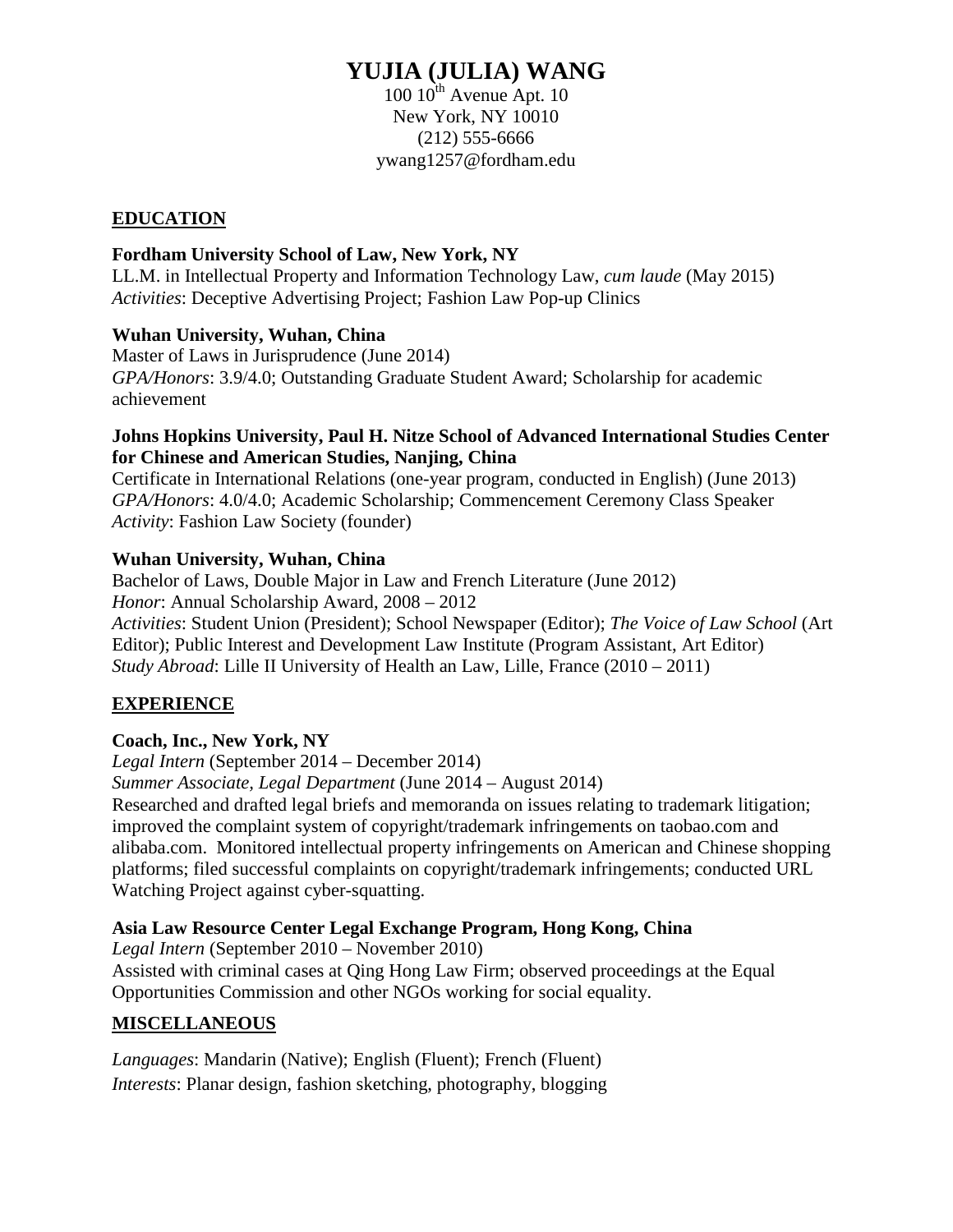# **DIEGO GARCIA**

60 West End Avenue Apt. 1A New York, NY 10023 (212) 555-1234 dgarcia999@fordham.edu

# **EDUCATION**

**Fordham University School of Law, New York, NY** Expected May 2016 *LL.M. in Banking, Corporate, and Finance Law* (part-time)

**Austral University, Buenos Aires, Argentina June 2007 June 2007** *Título de Abogado* (five-year law degree)

# **EXPERIENCE**

# **JPMorganChase Bank,** New York, NY

*Junior Lawyer, Office of General Counsel* August 2014 – present *Law Clerk, Office of General Counsel* September 2013 – August 2014

- Draft corporate resolutions
- Perform internal corporate due diligence
- Revise final commercial lease terms
- Prepare and organize litigation documents

# **Dewey & LeBoeuf LLP, New York, NY** Mach 2008 – September 2013

#### *Corporate Paralegal*

Researched background information of target companies in proposed acquisition or merger transactions, including information with respect to such companies' capital structures

- Collected, organized and managed databases containing confidential and publicly available documents for pending transactions
- Managed the logistics of negotiations, conferences and transaction signings and closings held at the New York and London offices
- Translated and summarized agreements and other documents from Spanish to English

# **Corporation XYZ, Buenos Aires, Argentina** August 2007 – December 2008

#### *Assistant Attorney*

Drafted various agreements in the ordinary course of business, including employment agreements and non-disclosure agreements

- Negotiated aerosol valve volume purchases with clients
- Translated documents between Spanish and English

# **BAR ADMISSION**

Argentina (2007)

# **MISCELLANEOUS**

*Languages*: Spanish (native); English (fluent); Portuguese (fluent) *Interests*: photography and classical guitar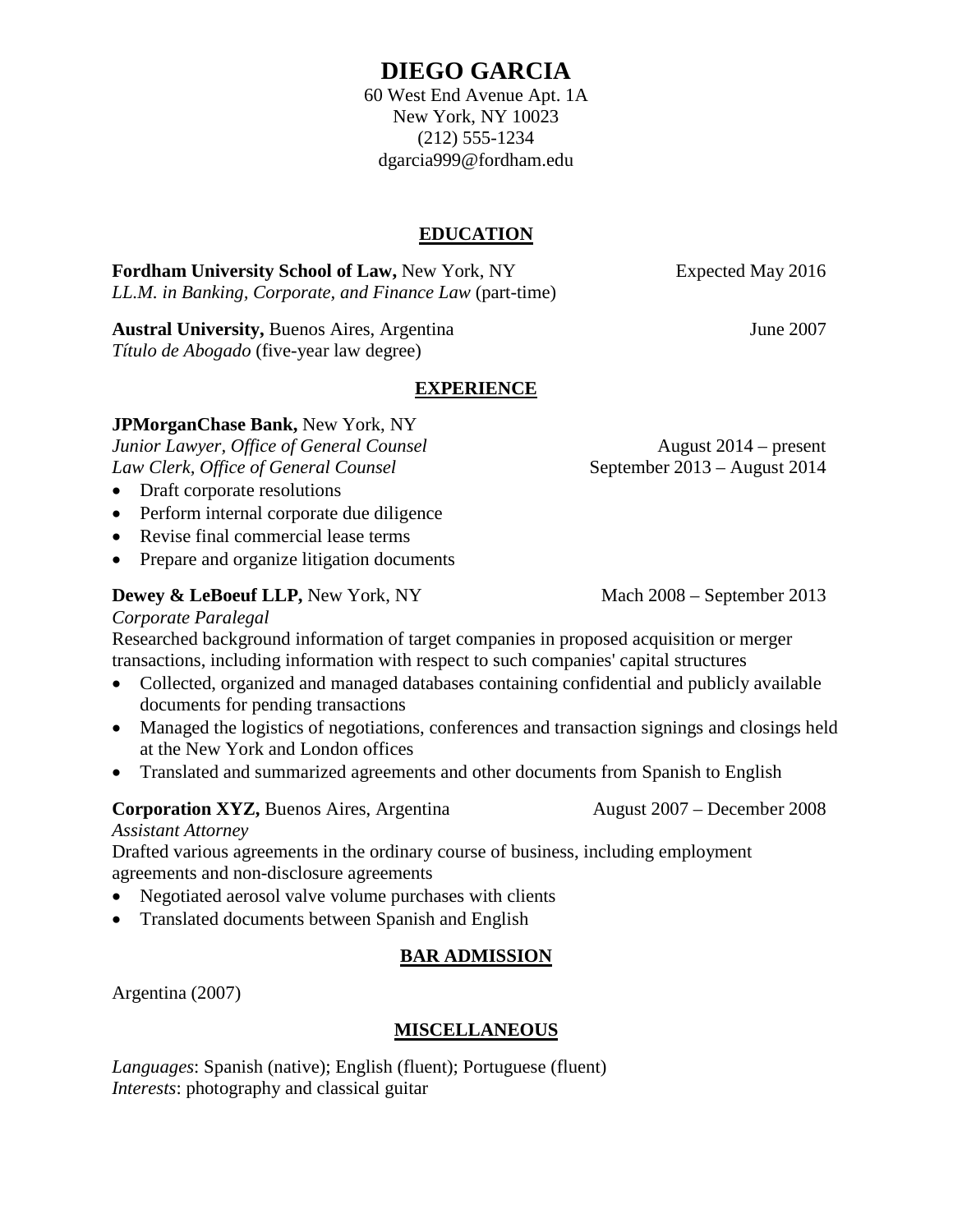# **CLARA SCHUMAN**

10 West 10th Street Apt. 10 – New York, NY 10010 (917) 555-1010 cwshumann@fordham.com

#### **EDUCATION**

**Fordham University School of Law, New York, NY Franch Property 2016** Expected February 2016 *Masters of Law (LL.M.) in Intellectual Property and Information Technology Law Honor*: Staff Member, Fordham Intellectual Property, Media and Entertainment Law Journal

# **Albert-Ludwigs University of Freiburg, Freiburg, Germany Germany State of the State State State State State State State State State State State State State State State State State State State State State State State State**

*4 ½ year program of legal study*  Second State Examination, vollbefriedegend (approx. top 10%) September 2014 First State Examination, befriedegend (approx. top 30%) July 2012

# **EXPERIENCE**

**Albert-Ludwigs University of Freiburg, Freiburg, Germany September 2014 – December 2014** 

*Research Fellow, Prof. Johannes Brahms*  Performed research on issues related to international patent law.

# **Mandatory Legal Clerkship, Germany** August 2012 – September 2014

*Rechtsreferndar*

• **Volkswagen AG,** Munich, Germany

Drafted trademark applications; corresponded with the European Trademark Office regarding the company's trademark applications; researched issues related to trademark infringement and drafted related memoranda.

• **Freshfields Bruckhaus Deringer LLP,** Düsseldorf, Germany

Researched issues related to patent litigation and drafted memoranda related thereto.

• **Shearman & Sterling LLP,** Düsseldorf, Germany

Performed due diligence investigation of contracts and other legal documents in connection with merger and acquisition transactions; drafted corporate resolutions.

• **Regional Court of Wuppertal, Office of the District Attorney,** Wuppertal, Germany

Researched and drafted memoranda on issues related to criminal law, including armed robbery and assault and battery. • **Regional Court of Wuppertal, Chamber for Commercial Matters,** Wuppertal, Germany

Drafted summaries of court decisions for official publication on the court website.

# **XYZ Law,** Frankfurt, Germany January 2010 – July 2010

#### *Legal Intern*

Assisted managing partner in the establishment of limited liability companies, incorporations and sole proprietorships in Europe. Supported managing partner in cross-border mergers and acquisitions. Conducted legal research on VAT compliance matters and strategic VAT analyses for multi-country business operations. Conducted research and drafted memoranda on commercial law and general contract matters.

#### **ABC Law,** Frankfurt, Germany January 2009 – July 2009

*Legal Intern*

Conducted legal research on European and multi-country business operations. Conducted research and drafted memoranda on commercial law and general contract matters.

| <b>VOLUNTEER ACTIVITY</b>                             | <b>BAR ADMISSIONS</b>                            | <b>LANGUAGES</b> |
|-------------------------------------------------------|--------------------------------------------------|------------------|
| <b>New York Legal Assistance Group (NYLAG)</b>        | Germany (2014)                                   | German (native)  |
| December 2015 – Present                               |                                                  |                  |
| <b>Immigration Protection Unit (IPU)</b>              | New York Bar Exam (planned<br><b>July 2016</b> ) | English (fluent) |
| <b>Civil Legal Advice and Resource Office (CLARO)</b> |                                                  | Spanish (fluent) |
| December 2015 – Present                               |                                                  |                  |
| <b>Consumer Debt Protection</b>                       |                                                  |                  |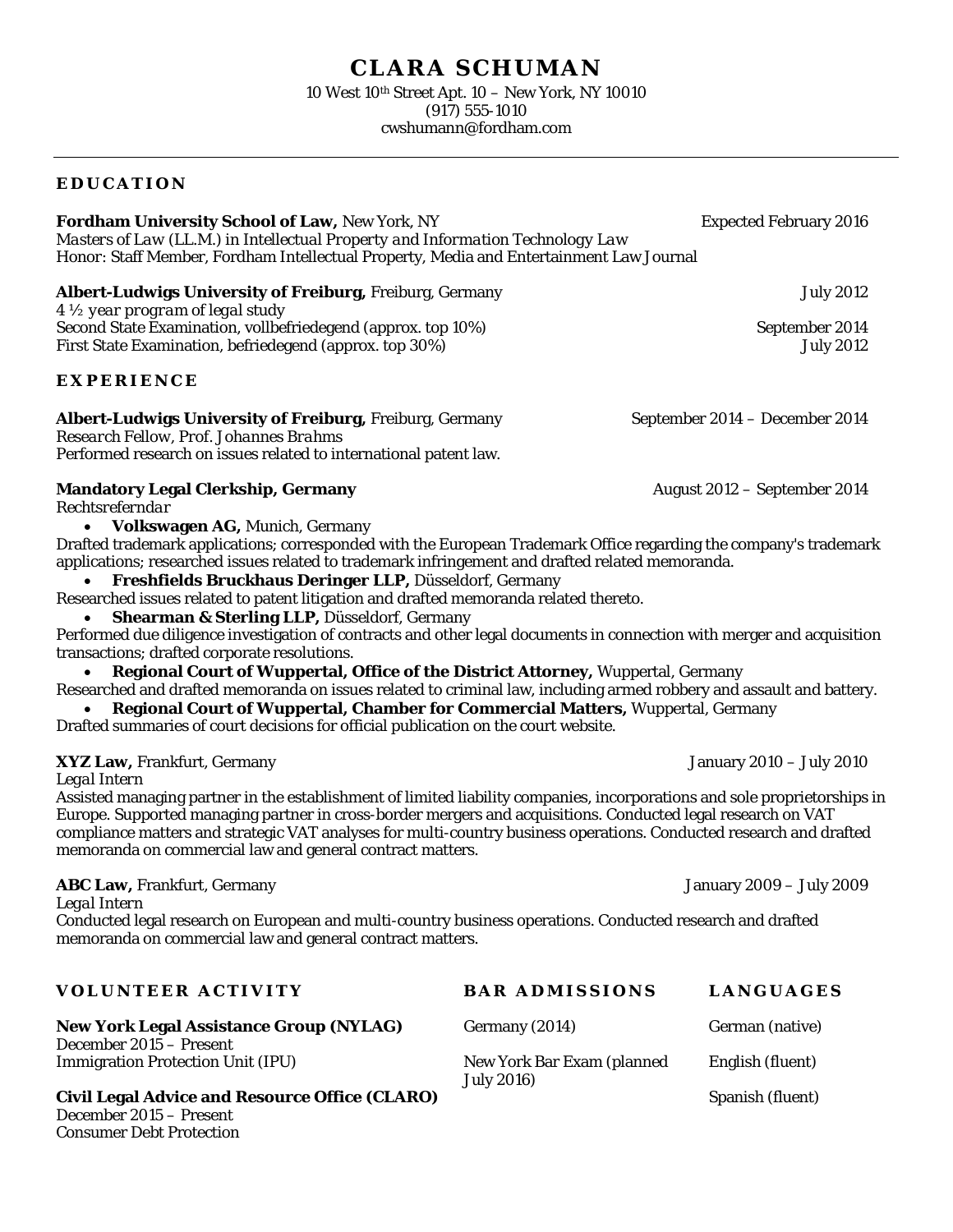#### **EDUCATION**

#### **Fordham University School of Law, New York, NY February 2016** February 2016

*LL.M. in International Business and Trade Law*  Honors: *magna cum laude*

**Universidad Pontificia Bolivariana,** Medellin, Colombia **April 2011** April 2011 *LL.B.* 

**Université Paris II, Panthéon-Assas,** Paris, France

*Master in Private Law (Master 2)*<br> *Master of Laws (Maitrîse)*<br>
September 2008 *Master of Laws (Maitrîse)* Full Merit Based Scholarship

**EXPERIENCE**

#### **The Law Offices of Jane Jones, P.C., New York, NY April 2015 – Present April 2015 – Present**

*Associate*

Prepare motions and applications for relief in immigration court. Represent clients in master calendar and individual hearings. Draft appeal briefs for the Board of Immigration Appeals. Handle PERM (labor certification) cases for professional and skilled workers and counsel employers on recruitment steps.

#### **The Law Offices of Pedro Torres, P.C., Paris, France Media 2010 – July 2010** January 2010 – July 2010

*Legal Intern*

Assisted managing partner in the establishment of limited liability companies, incorporations and sole proprietorships in Europe. Supported managing partner in cross-border mergers and acquisitions. Conducted legal research on VAT compliance matters and strategic VAT analyses for multi-country business operations. Conducted research and drafted memoranda on commercial law and general contract matters.

#### **VOLUNTEER ACTIVITY**

#### **New York Legal Assistance Group (NYLAG)** December 2014 – Present

Immigration Protection Unit (IPU)

#### **Civil Legal Advice and Resource Office (CLARO)** December 2014 – Present

Consumer Debt Protection

#### **BAR ADMISSIONS**

New York (passed February 2016 bar examination)

Colombia (2011)

#### **LANGUAGES**

Spanish (native)

English (fluent)

French (fluent)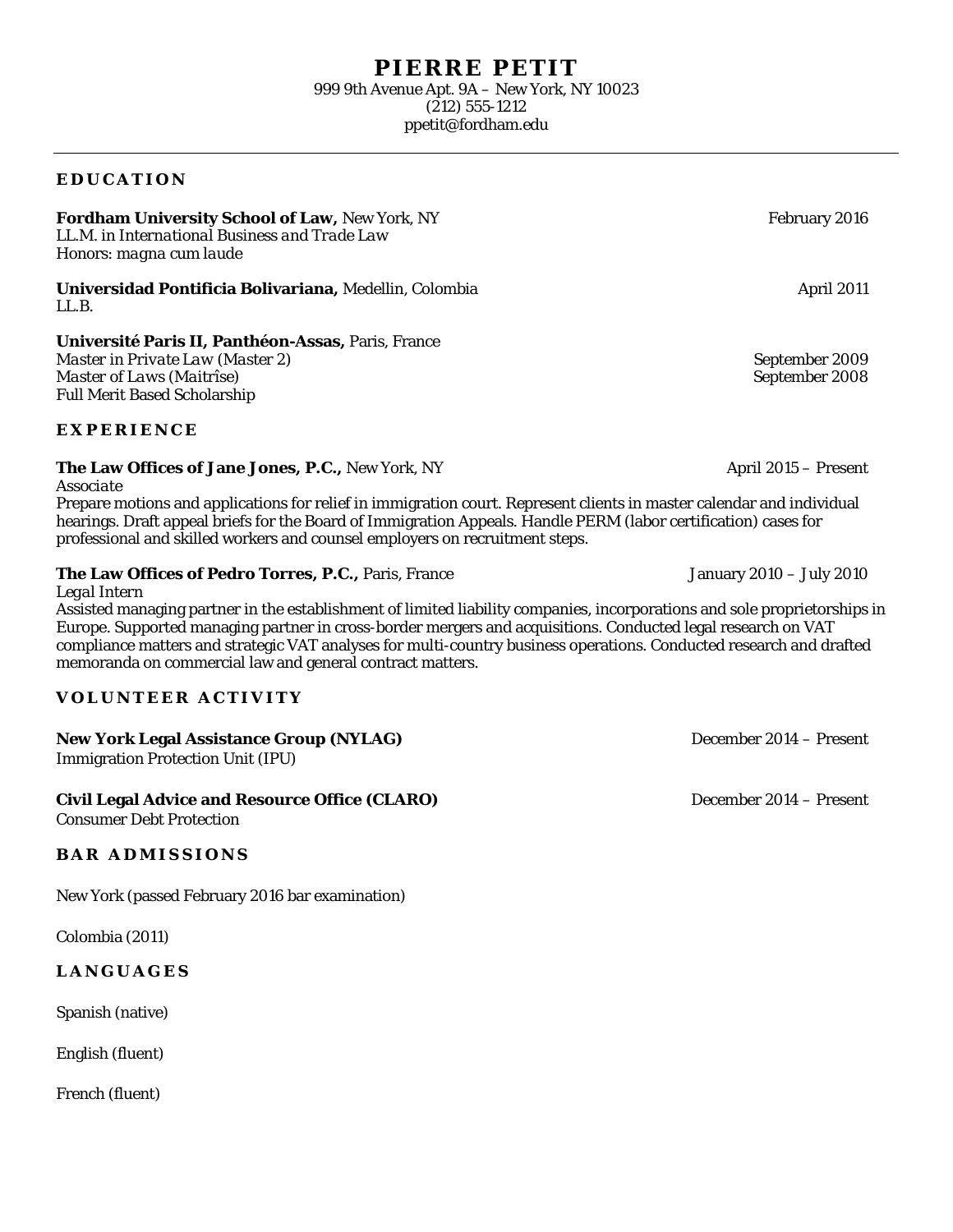# **ALLAN PINEDA**

#### New York, NY (212) 555-1212 apineda145@fordham.edu

# **EDUCATION**

# **Fordham University School of Law, New York, NY**

LL.M. in International Business and Trade Law, *magna cum laude* (February 2009)

# **University of the Philippines, Manila, Philippines**

LL.B. (May 2008)

# **EXPERIENCE**

# **The Law Offices of Jane Jones, P.C., New York, NY**

*Associate* (April 2016 – present)

- Prepare motions and applications for relief in immigration court. Represent clients in master calendar and individual hearings. Draft appeal briefs for the Board of Immigration Appeals.
- Handle PERM (labor certification) cases for professional and skilled workers and counsel employers on recruitment steps.

# **Law Offices of John Stewart, New York, NY**

*Of Counsel* (November 2014 – March 2015) *Associate* (November 2012 – November 2014)

- Prepared immigrant and non-immigrant visa petitions, including H-1B, O-1, L-1, EB-1 to EB-3, and EB-5 petitions, PERM applications and responses to audits, and employmentbased adjustment of status applications.
- Prepared family-based petitions, Violence Against Women Act self-petitions, I-601 waiver applications, Deferred Action for Childhood Arrivals requests, and naturalization applications.
- Accompanies client to U.S. Citizenship and Immigration Services interviews and hearings in immigration court.

# **The Law Offices of Pedro Torres, P.C., New York, NY**

*Associate* (February 2009 – September 2012)

- Drafted pleadings and briefs in employment discrimination and wage and hour cases.
- Interviewed clients and witnesses, and assisted in mediations, arbitrations and disciplinary hearings involving public sector employees.
- Prepared brief in an improper practice petition against the NYC Department of Transportation which was granted by the Office of Collective Bargaining and on appeal upheld by the New York State Supreme Court.

# **BAR ADMISSIONS**

New York (2012) Republic of the Philippines (2009)

# **MISCELLANEOUS**

*Memberships*: American Bar Association; New York County Lawyers' Association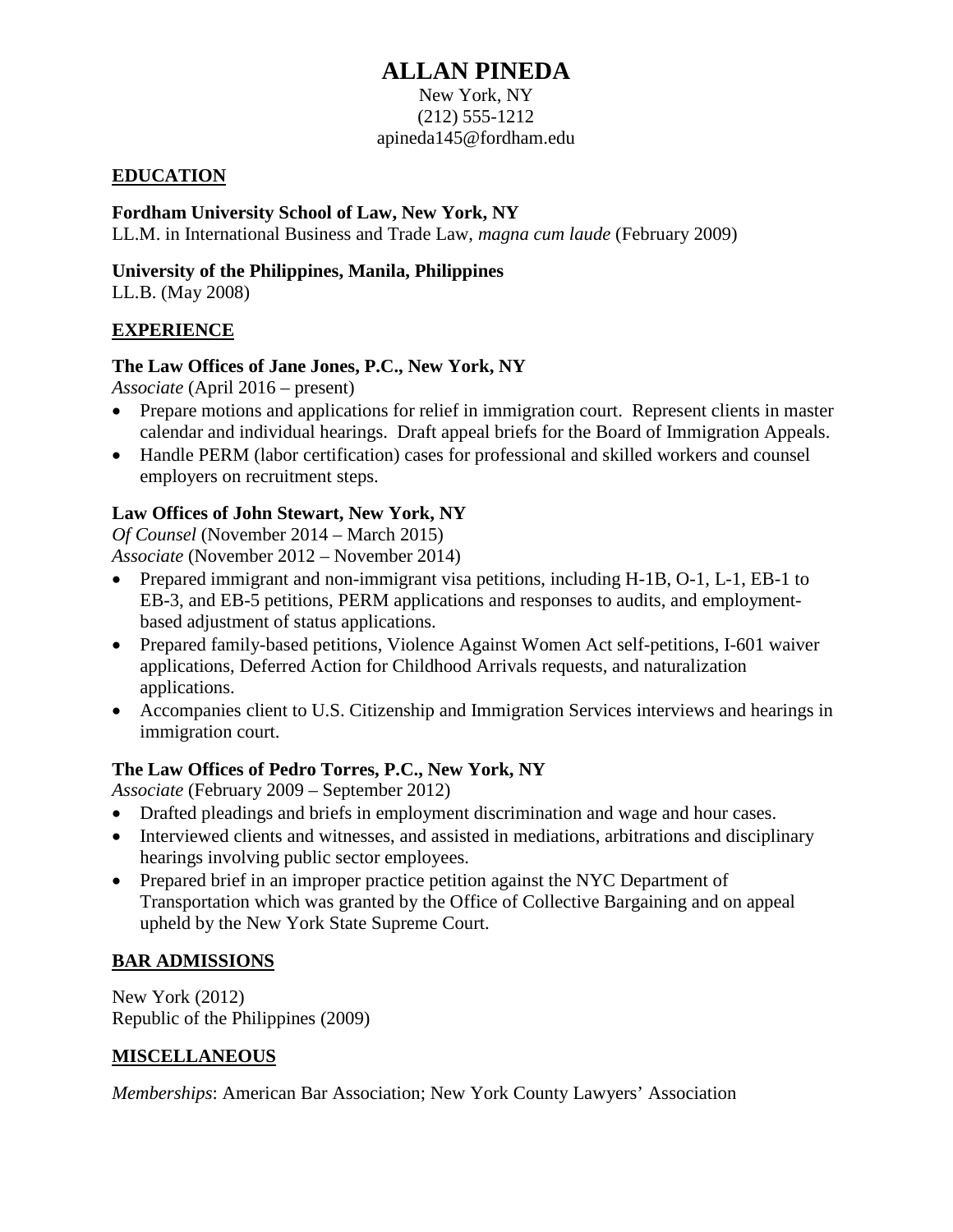# **PABLO NERUDA**

300 East 33rd Street Apt. 3A New York, NY 10033 (917) 555-3333 pablo.neruda@fordham.com

# **EDUCATION**

**Fordham University School of Law, New York, NY** LL.M. in Banking, Corporate, and Finance Law, *cum laude* (May 2016)

**Universidad Diego Portales, Santiago, Chile** Bachelor of Laws (honors) (July 2010)

# **EXPERIENCE**

# **Arias, Fabrega & Fabrega, Panama City, Panama**

*Senior Associate* (June 2012 – June 2014)

*Junior Associate* (May 2011 – May 2012)

- *Capital Markets*: Assisted in the drafting of information memoranda, underwriting agreements, terms and conditions of notes, collateral trust agreements and other security agreements, listing agreements, and ancillary documents for offers of debt and equity instruments, both in the local Panamanian market and in cross-border transactions; assisted in filings with the Panamanian Securities Commission.
- *Mergers and Acquisitions*: Worked on several domestic and regional acquisitions, including due diligence review, negotiation meetings, and drafting of stock purchase agreements, asset purchase agreements, merger agreements, joint-venture agreements and ancillary documents; ensured satisfaction of conditions precedent to closings, including securing governmental approvals.
- *Project Finance*: Worked on the financing of infrastructure projects and assisted in the drafting of loan agreements, concession assignments, mortgages, pledges and other security package documentation.

# **Legal Assistance Corporation, Santiago, Chile**

*Professional Practice* (August 2010 – March 2011) Provided legal assistance to indigent citizens on labor and employment relation disputes.

# **Eyzaguirre y Compañía, Santiago, Chile**

*Paralegal* (July 2007 – June 2009) Assisted lawyers in labor, civil, criminal, and consumer protection claims.

# **BAR ADMISSION**

Republic of Chile (2011)

# **MISCELLANEOUS**

*Languages*: Spanish (native); English (fluent) *Interests*: Soccer coach for children at Colegio San Benito; volunteer work in disadvantaged communities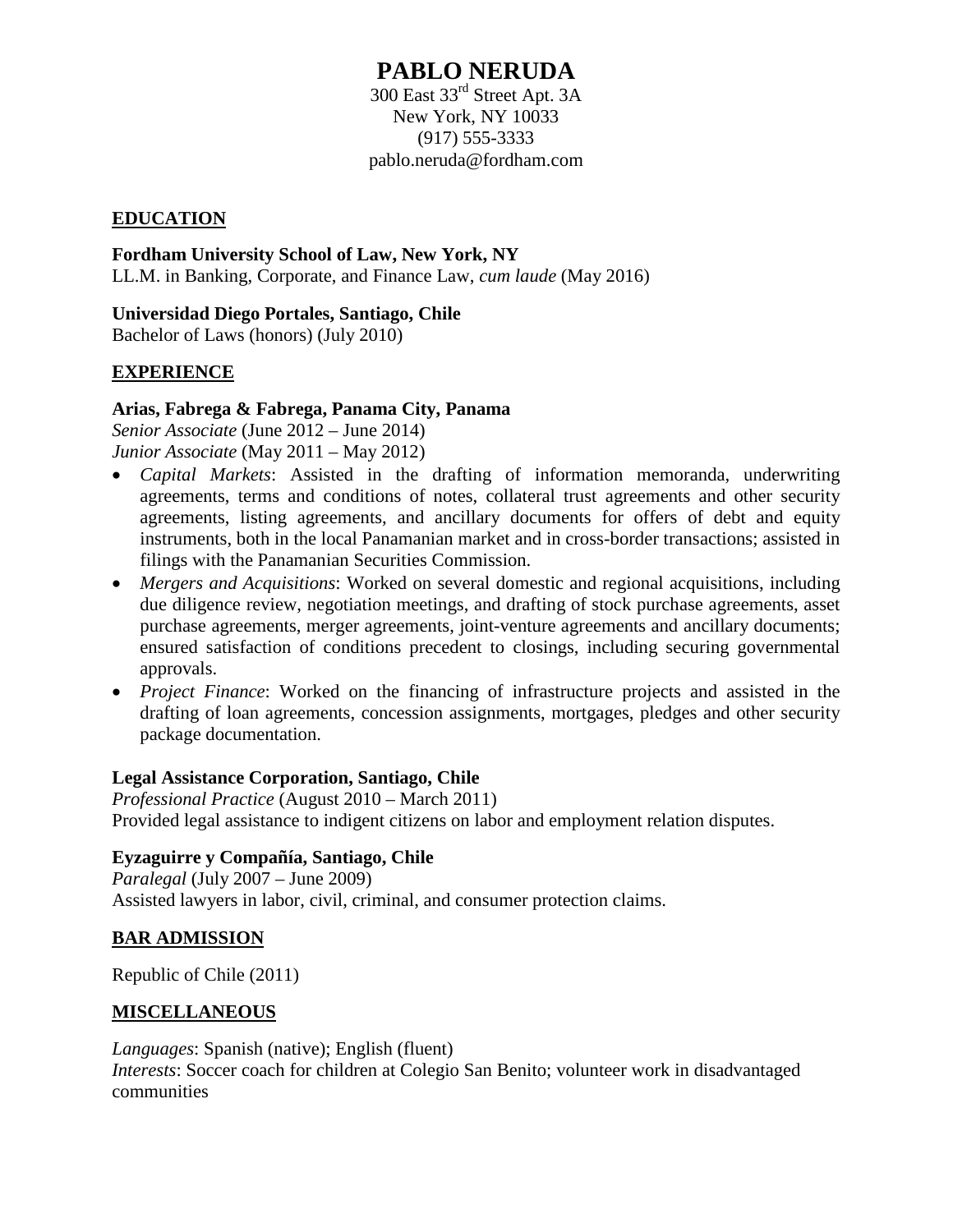# **LUCIANO PAVAROTTI**

300 East 70<sup>th</sup> Street Apt. 1G New York, NY 10021 (917) 555-1234 lpavarotti@gmail.com

# **EDUCATION**

# **Fordham University School of Law, New York, NY**

LL.M. in International Business and Trade Law (Expected May 2017) *Activities*: Global Law Society (Board Member); Tortfeasors (law school *a cappella* group)

# **King's College, Centre for European Law, London, UK**

Postgraduate Diploma in European Union Law (August 2008)

# **University of Milan, Milan, Italy**

*Laurea in Giurisprudenza* (five-year law degree), concentration in Commercial Law (April 2006) *Final Grade*: 110 out of 110

# **EXPERIENCE**

# **White & Case LLP, Milan, Italy**

*Associate Attorney, Corporate Transactions Group* (January 2009 – August 2013)

- Advised clients with respect to transnational corporate transactions, especially involving crossborder mergers and acquisitions.
- Prepared and reviewed various contracts, including merger agreements, stock and asset purchase agreements, shareholder agreements, employment agreements, and disclosure schedules.
- Conducted due diligence.
- Drafted international commercial contracts for Italian companies transacting abroad, as well as foreign companies transacting in Italy.

# **Studio Legale Domingo, Carreras & Associati, New York, NY**

*Attorney Trainee* (June 2006 – December 2008)

- Prepared a wide variety of corporate legal documents, including employment contracts, corporate and partnership formation documents, shareholder agreements, non-disclosure agreements, and powers of attorney in connection with a wide variety of domestic and transnational transactions. Negotiated commercial agreements under supervision or senior attorney.
- Prepared documents for filing with the Italian competition authority.
- Conducted legal research in connection with litigation involving labor disputes and other employment issues; coordinated case management.

# **BAR ADMISSION**

Milan (2009)

# **MISCELLANEOUS**

*Languages*: Italian (Native); French (Fluent); English (Fluent) *Membership*: New York City Bar Association (International Trade Law Committee)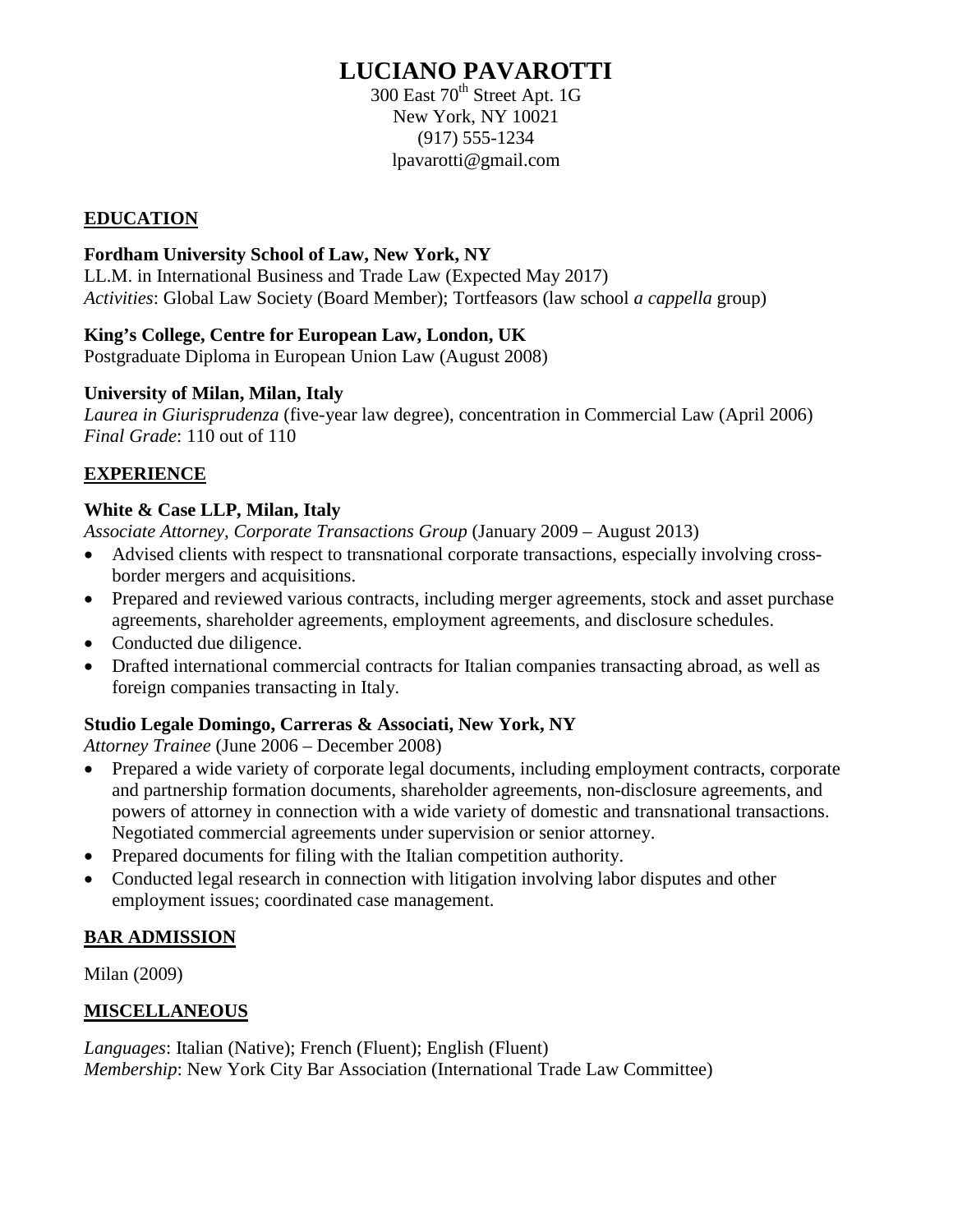**APPENDIX B:**

**ACTION VERBS**